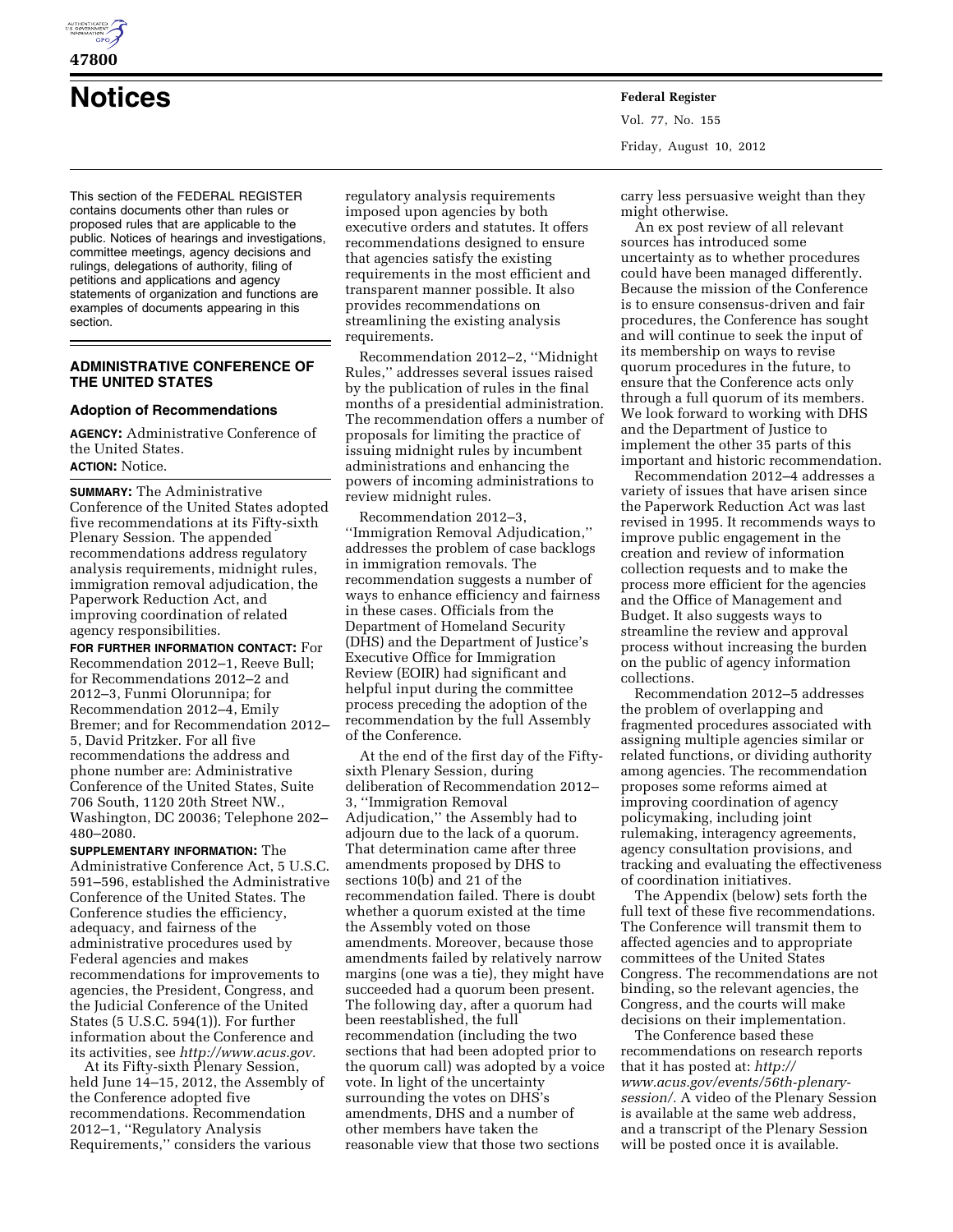Dated: August 7, 2012. **Paul R. Verkuil,**  *Chairman.* 

## **Appendix—Recommendations of the Administrative Conference of the United States**

## *Administrative Conference Recommendation 2012–1*

# Regulatory Analysis Requirements

# Adopted June 14, 2012

Over the past several decades, the United States Congress and various Presidents have imposed numerous regulatory analysis requirements on administrative agencies in connection with their rulemaking activities. Some of these requirements are relatively sweeping measures designed to ensure that agencies' regulations advance legitimate goals, such as Executive Order (EO) 12,866's requirement that executive agencies analyze the benefits and costs of proposed regulations.1 Other requirements are more specific mandates that agencies take into account certain factors when drafting regulations, including the proposed rules' effects on small businesses,2 intergovernmental relations,3 constitutionally protected property rights,<sup>4</sup> or the well-being of families.<sup>5</sup>

Some of the regulatory analysis requirements created by statute and executive orders have similar elements. For instance, the Regulatory Flexibility Act (RFA), Paperwork Reduction Act (PRA), Unfunded Mandates Reform Act (UMRA), and EO 12866 all require agencies to discuss the need for a proposed regulatory action, assess the costs and benefits of the proposal, and discuss alternative regulatory actions that could have been selected.6 EO 13132 requires agencies to consider the impact of their regulations on State and local governments, and EO 13175 similarly requires agencies to assess the

6Curtis W. Copeland, *Regulatory Analysis Requirements: A Review and Recommendations for Reform* 51 (Feb. 23, 2012) (report to the Administrative Conference of the United States), *available at [http://www.acus.gov/wp-content/](http://www.acus.gov/wp-content/uploads/downloads/2012/03/COR-Copeland-Report-CIRCULATED.pdf) [uploads/downloads/2012/03/COR-Copeland-](http://www.acus.gov/wp-content/uploads/downloads/2012/03/COR-Copeland-Report-CIRCULATED.pdf)[Report-CIRCULATED.pdf.](http://www.acus.gov/wp-content/uploads/downloads/2012/03/COR-Copeland-Report-CIRCULATED.pdf)* 

impact of proposed rules on Native American tribal governments.7

Nevertheless, even relatively similar analytical requirements have distinct scopes, triggering events, and exceptions.8 For instance, although UMRA and EO 12866 cover the same agencies and require similar types of analysis, UMRA covers far fewer rules than the executive order. The various requirements also differ in the amount of discretion provided to agencies to determine whether an analysis is required. For example, EO 12,866's analysis requirement applies in any rulemaking with an annual economic effect of \$100 million or more. In contrast, EOs 13132 and 13175 are triggered when a regulation has ''substantial direct effects'' on State or Native American tribal governments, respectively, but neither executive order defines the phrase, thereby allowing agencies to determine what constitutes a ''substantial direct effect.'' 9 As a result, agencies may adopt differing perspectives on events that implicate any given regulatory analysis requirement, thereby resulting in inconsistency throughout the government. Therefore, although certain aspects of the various analysis requirements could theoretically be consolidated,10 the numerous distinctions among the requirements complicate any effort to consolidate and streamline them.

In this Recommendation, the Conference has sought to ensure that agencies fulfill the various regulatory analysis requirements in the most efficient manner possible and to enhance the transparency of the process by encouraging agencies to identify explicitly which of the requirements apply to any given rulemaking and why any applicable analytical requirements are not triggered. Also, agencies should be able to refer to a comprehensive list of cross-cutting regulatory analysis requirements, and they should identify any agency-specific or statute-specific requirements applicable to their rules.11

10For instance, an economic analysis performed under EO 12,866 might also meet the requirements of UMRA in those instances wherein an agency is subject to both requirements. *Id.* at 55.

11Agencies should consider the applicable regulatory analysis requirements throughout rulemaking proceedings and should not limit this process to the period immediately preceding the issuance of a notice of proposed rulemaking. In this light, agencies should be guided by Administrative Conference Recommendation 85–2, *Agency Procedures for Performing Regulatory Analysis of Rules,* which sets forth ''specific advice on the use and limits of regulatory analysis and on integration of regulatory analysis into the agency rulemaking

In addition, the Conference asks the Executive Office of the President and Congress to consider streamlining the existing regulatory analysis requirements. It encourages the Executive Office of the President and Congress to consider consolidating certain analysis requirements to the extent overlap exists and to promote uniformity in the determination of whether any given analysis requirement applies. Although the Conference seeks to assure that existing analytic requirements are applied in the most efficient and transparent manner possible, it does not address whether the number or nature of those requirements might not be reduced in light of their cumulative impact on agencies.

#### **Recommendation**

1. The Executive Office of the President should request that an appropriate agency prepare and post on its Web site a chart listing the various cross-cutting analytical rulemaking requirements (i.e., those that apply generally to a group of agencies rather than a specific agency or issue); the chart should provide links to the relevant statutes and executive orders establishing these requirements.12 The chart should be designed to serve as a useful resource to agencies for identifying analysis requirements that might apply; it would not constitute a formal ''checklist'' that agencies must complete or represent a judgment that an agency need comply only with the requirements enumerated in the list.

2. To the extent certain regulatory analysis requirements are agencyspecific or statute-specific, affected agencies should prepare and post on their Web sites a list of all such additional requirements (beyond the cross-cutting requirements described in Recommendation 1), along with links to the underlying statutes.

3. In order to minimize the burden and duplication that agencies face in conducting separate regulatory analyses, the Executive Office of the President and Congress should review

<sup>1</sup>*See generally* Exec. Order No. 12,866, 58 FR 51735 (Oct. 4, 1993). Independent regulatory agencies, as defined in the Paperwork Reduction Act, 44 U.S.C. 3502(5), are not subject to that requirement.

<sup>2</sup>*See* Regulatory Flexibility Act, 5 U.S.C. 603–04 (requiring agencies to do initial and final ''regulatory flexibility'' analyses, describing the impact of the rule on ''small entities'').

<sup>3</sup>*See generally* Exec. Order No. 13,132, 64 FR 43255 (Aug. 10, 1999).

<sup>4</sup>*See generally* Exec. Order No. 12,630, 53 FR 8859 (Mar. 15, 1988).

<sup>5</sup>*See generally* Public Law 105–277, § 654, 112 Stat. 2681, 2681–528–30 (1998).

<sup>7</sup> *Id.* at 50–51.

<sup>8</sup> *Id.* at 44–48.

<sup>9</sup> *Id.* at 50–51.

process.'' Administrative Conference of the United States, Recommendation 85–2, *Agency Procedures for Performing Regulatory Analysis of Rules,* 50 FR 28364 (July 12, 1985) (preamble). Specifically, the recommendation states that ''[i]f regulatory analysis is to be used in a rulemaking, the agency decisionmaking process should be structured to involve agency regulatory analysts early in the evolution of the rule, before alternatives have been eliminated. Regulatory analysis should not be used to produce post hoc rationalizations for decisions already made, nor should it be allowed to unduly delay rulemaking proceedings.'' *Id.* ¶ 2(a).

<sup>&</sup>lt;sup>12</sup>The Administrative Conference can provide appropriate assistance in accomplishing this endeavor.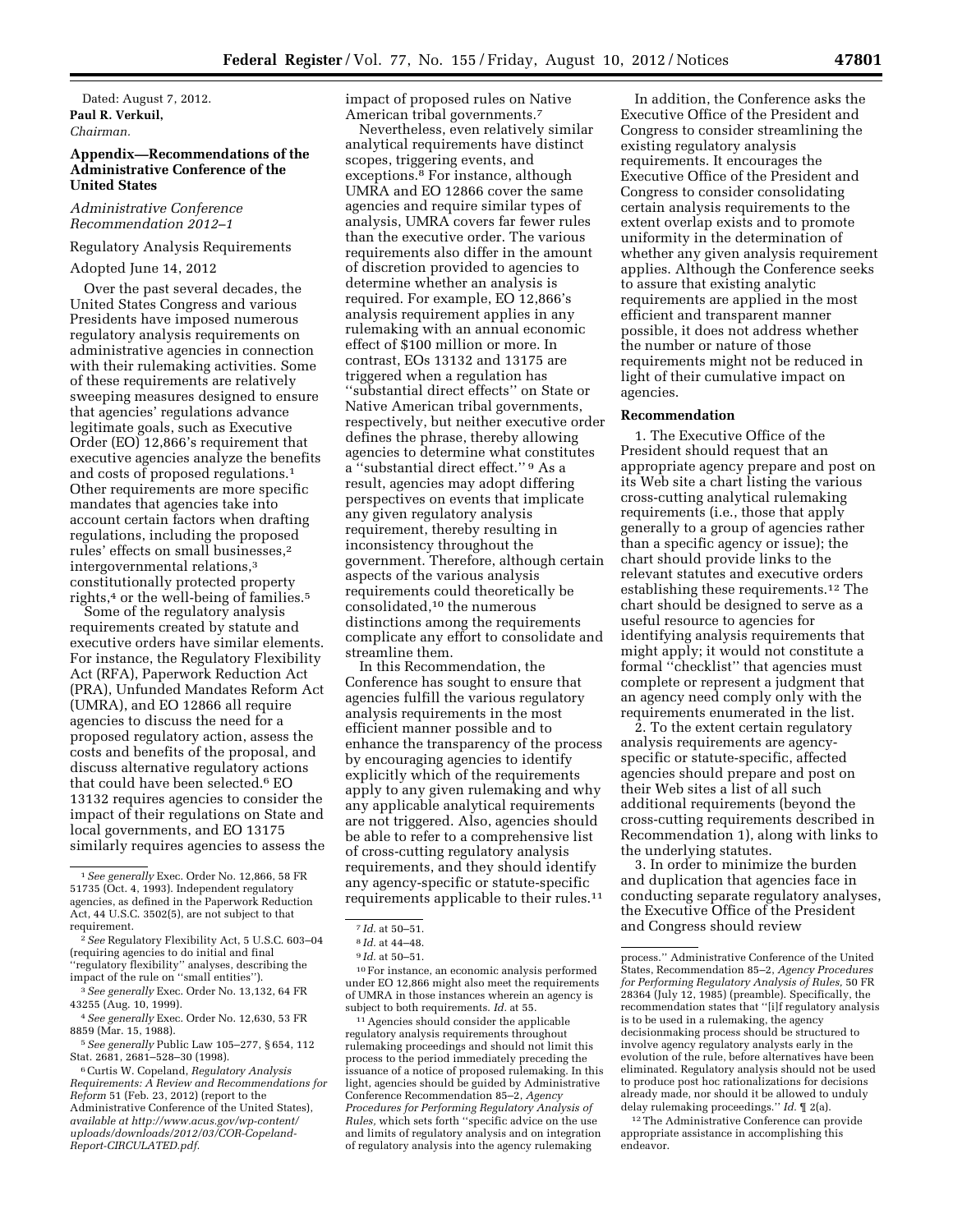requirements on an ongoing basis to determine if any of them should be consolidated or eliminated.

4. The Office of Information and Regulatory Affairs (OIRA) should notify agencies that an analytical requirement for which it plays a central coordinating role might be satisfied by another applicable analytical requirement, and that the agencies may not need to prepare a separate analysis to satisfy the former requirement in such instances.13

5. In developing any future guidance on regulatory analysis requirements,

OIRA should consider the cumulative impact of those requirements and, to the extent possible, integrate the requirements into existing formats for analysis.

6. In the preamble to each significant proposed or final rule, agencies should briefly indicate which of the crosscutting and agency-specific or statutespecific regulatory analysis requirements arguably apply to the particular rulemaking under consideration, and why any specific

requirement is not triggered.14 In so doing, the agency may utilize the lists of regulatory analysis requirements described in the first and second recommendations. An example for a hypothetical regulation that might be construed to have potential effects on the economy, states, and the environment but that ultimately does not trigger any of the associated regulatory analysis requirements is provided in the form of a chart 15:

| Executive Order 12,866 | OIRA has determined that the proposed rule will not have an "annual effect on the economy of \$100 million<br>or more or adversely affect in a material way the economy, a sector of the economy, productivity, competi-<br>tion, jobs, the environment, public health or safety, or State, local, or tribal governments or communities,"<br>and does not trigger the additional information requirements of $\S 6(a)(3)(C)$ of EO 12,866. |
|------------------------|--------------------------------------------------------------------------------------------------------------------------------------------------------------------------------------------------------------------------------------------------------------------------------------------------------------------------------------------------------------------------------------------------------------------------------------------|
| Executive Order 12.898 | Data available to the agency indicate that the proposed rule does not have disproportionately high and ad-<br>verse health or environmental effects on minority or low-income populations.                                                                                                                                                                                                                                                 |
|                        | Proposed rule will not "result in aggregate expenditure by State, local, and tribal governments, or by the pri-<br>vate sector, of \$100,000,000 or more in any one year (adjusted annually for inflation)" and therefore does<br>not trigger UMRA requirements.                                                                                                                                                                           |

## *Administrative Conference Recommendation 2012–2*

## Midnight Rules

## Adopted June 14, 2012

There has been a documented increase in the volume of regulatory activity during the last months of presidential terms.1 This includes an increase in the number of legislative rules (normally issued under the Administrative Procedure Act's (APA) notice and comment procedures) 2 and non-legislative rules (such as interpretive rules, policy statements, and guidance documents) as compared to other periods. This spurt in late-term regulatory activity has been criticized by politicians, academics, and the media

14As explored above, agencies should not treat this merely as a checklist and instead should consider the various analysis requirements throughout the rulemaking process. *See supra* note 11. This recommendation is merely intended to ensure that the agency provides the public a brief explanation of its determination that certain analysis requirements do not apply.

15As a general matter, the various regulatory analysis requirements will fall into three potential categories: (a) the analysis requirement applies to the rulemaking; (b) the analysis requirement does

during the last several presidential transitions. However, the perception of midnight rulemaking as an unseemly practice is worse than the reality.

The Conference has found that a dispassionate look at midnight rules 3 issued by past administrations of both political parties reveals that most were under active consideration long before the November election and many were relatively routine matters not implicating new policy initiatives by incumbent administrations.4 The Conference's study found that while there are isolated cases of midnight rules that may have been timed to avoid accountability 5 the majority of the rules appear to be the result of finishing tasks that were initiated before the

1*One study shows that, as measured by Federal Register pages, rulemaking activity increases by an average of 17 percent in the three months following a presidential election. See Antony Davies & Veronique de Rugy, Midnight Regulations: An Update* (Mercatus Ctr. at George Mason Univ., Working Paper, 2008), *available at [http://](http://mercatus.org/uploadedFiles/Mercatus/Publications/WP0806_RSP_Midnight%20Regulations.pdf) [mercatus.org/uploadedFiles/Mercatus/Publications/](http://mercatus.org/uploadedFiles/Mercatus/Publications/WP0806_RSP_Midnight%20Regulations.pdf)  WP0806*\_*RSP*\_*[Midnight%20Regulations.pdf](http://mercatus.org/uploadedFiles/Mercatus/Publications/WP0806_RSP_Midnight%20Regulations.pdf) (studying the number of pages published in the* 

Presidential transition period or the result of deadlines outside the agency's control (such as year-end statutory or court-ordered deadlines). Accordingly, it appears that the increase in rulemaking at the end of an administration likely results primarily from external delays, the ordinary tendency to work to deadline, or simply a natural desire to complete projects before departing. Nonetheless, the timing of such rulemaking efforts can put a new administration in the awkward position of having to expeditiously review a substantial number of rules and other actions to assess the quality and consistency with its policies.

3The U.S. House of Representatives' Subcommittee on Commercial and Administrative Law has previously suggested midnight rules as a topic suitable for Conference study. *See* H. Subcomm. on Commercial & Admin. Law, 109th Cong., Interim Report on Administrative Law, Process and Procedure for the 21st Century 150 (Comm. Print 2007). (listing among ''Areas for Additional Research'' the following question: ''Should a new President be authorized to stay the effectiveness of 'midnight rules' that are promulgated shortly before a new administration takes office? If so, should there be limits on the amount of time rules can be delayed'').

4*See Jack M. Beermann, Midnight Rules: A Reform Agenda (Feb. 8, 2012) (report to the Administrative Conference of the U.S.), available at [http://www.acus.gov/wp-content/uploads/](http://www.acus.gov/wp-content/uploads/downloads/2012/02/Midnight-Rules-Draft-Report-2-8-12.pdf) [downloads/2012/02/Midnight-Rules-Draft-Report-2-](http://www.acus.gov/wp-content/uploads/downloads/2012/02/Midnight-Rules-Draft-Report-2-8-12.pdf)  [8-12.pdf.](http://www.acus.gov/wp-content/uploads/downloads/2012/02/Midnight-Rules-Draft-Report-2-8-12.pdf)* 

5*See, e.g., Beermann, Midnight Rules, supra note 4, at 28 n. 74, 54 n. 137 (citing examples of cases where an incumbent administration may have timed a midnight rule to avoid accountability).* 

<sup>13</sup>Agencies should also be aware that certain analysis requirements outside of the purview of OIRA can be satisfied by performing similar analysis under a separate requirement. See, e.g Unfunded Mandates Reform Act, 2 U.S.C. 1532(c) (''Any agency may prepare any statement required under subsection (a) of this section in conjunction with or as a part of any other statement or analysis, provided that the statement or analysis satisfies the provisions of subsection (a) of this section.''); Regulatory Flexibility Act, 5 U.S.C. 605(a) (''Any Federal agency may perform the analyses required by sections 602, 603, and 604 of this title in conjunction with or as a part of any other agenda or analysis required by any other law if such other analysis satisfies the provisions of such sections.'').

not apply to the rulemaking but its inapplicability is not immediately clear without additional explanation; and (c) the analysis requirement clearly does not apply to the rulemaking. An agency could use a chart similar to the exemplar provided for analysis requirements that fall into the second category. It would actually perform the analysis requirements falling into the first category, and it would not need to explain the inapplicability of requirements falling into the third category. An agency could choose to provide an explanation for the inapplicability of requirements in the third category. For instance, with respect to the analysis requirement created by the Assessment of Federal Regulation and Policies on Families (Pub. L. 105– 277, sec. 654), an agency might add an entry to the chart stating ''Proposed rule will not affect family well-being.

*Federal Register over specific time periods in various presidential administrations).*  2*See* 5 U.S.C. 553.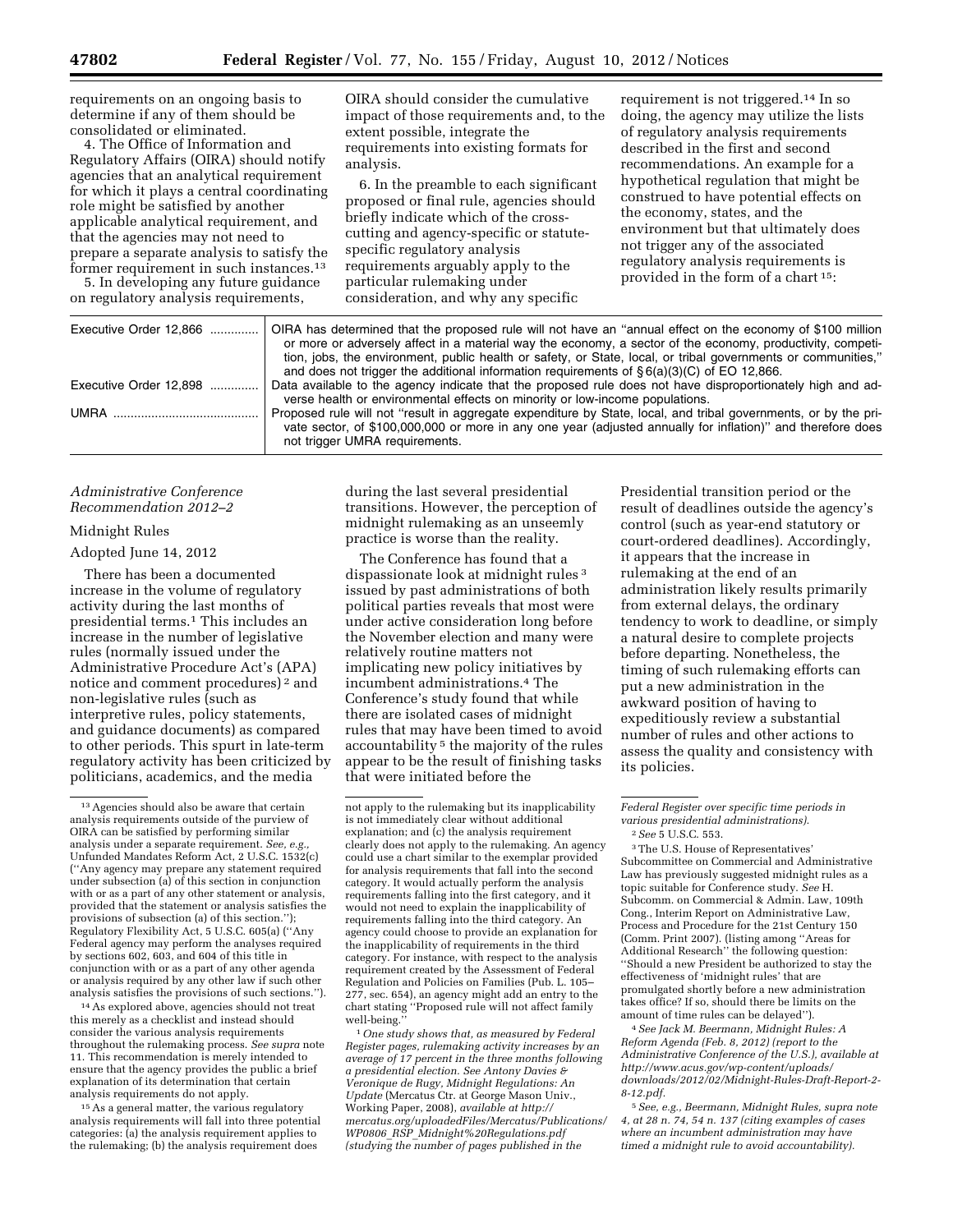In addition, critics have suggested that administrations have used the midnight period for strategic purposes. First, administrations are said to have reserved particularly controversial rulemakings for the final months of an incumbent President's term in order to minimize political accountability and maximize influence beyond the incumbent administration's term. Such strategic timing is said to weaken the check that the political process otherwise provides on regulatory activity. Second, there is some concern about the quality of rules that may have been rushed through the rulemaking process. Third, some fear that midnight rulemaking forces incoming administrations to expend substantial time, energy, and political capital to reexamine the rules and address perceived problems with them. Although similar concerns have been raised with respect to non-legislative rules issued during the midnight period, such rules are not the focus of this Recommendation because they can be modified or amended without notice and comment procedures.

Given these criticisms, there have been many proposals to reform midnight rulemaking, some directed at limiting the ability of incumbent administrations to engage in it, some directed at enhancing the ability of incoming administrations to revise or rescind the resulting rules, and others directed at encouraging incumbent and incoming administrations to collaborate and share information during the rulemaking process.

The Conference believes that although it may be desirable to defer significant and especially controversial late-term rulemakings until after the transition of a presidential administration, shutting the rulemaking process down during this period would be impractical given that numerous agency programs require constant regulatory activity, often with statutory deadlines. Thus, the Conference believes that reforms directed at curtailing midnight rules should be aimed as precisely as possible at the activities that raise the greatest causes for concern. Reforms should target the problems of perceived political illegitimacy that arise from rules that that are initiated late in the incumbent administration's term or that appear to be rushed through the regulatory process.

Accordingly, this Recommendation proposes reforms aimed at addressing problematic midnight rulemaking practices by incumbent administrations and enhancing the ability of incoming administrations to review midnight rules. This Recommendation defines

''midnight rules'' as those promulgated by an outgoing administration after the Presidential election. It is directed at addressing midnight rulemaking of "significant" legislative rules,<sup>6</sup> although the considerations that underlie it may apply to other agency regulatory activities that affect the public.

#### **Recommendation**

1. Incumbent administrations should manage each step of the rulemaking process throughout their terms in a way that avoids an actual or perceived rush of the final stages of the process.

2. Incumbent administrations should encourage agencies to put significant rulemaking proposals out for public comment well before the date of the upcoming presidential election and to complete rulemakings before the election whenever possible.

3. When incumbent administrations issue a significant ''midnight'' rule meaning one issued by an outgoing administration after the Presidential election—they should explain the timing of the rule in the preamble of the final rule (and, if feasible, in the preamble of the proposed rule). The outgoing administration should also consider selecting an effective date that falls 90 days or more into the new administration so as to ensure that the new administration has an opportunity to review the final action and, if desired, withdraw it after notice and comment, before the effective date.

4. Incumbent administrations should refrain from issuing midnight rules that address internal government operations, such as consultation requirements and funding restrictions, unless there is a pressing need to act before the transition. While incumbent administrations can suggest such changes to the incoming administration, it is more appropriate to leave the final decision to those who would operate under the new requirements or restrictions.

5. Incumbent administrations should continue the practice of sharing appropriate information about pending rulemaking actions and new regulatory

initiatives with incoming administrations.

# *Recommendations to Incoming Presidential Administrations*

6. Where an incoming administration undertakes to review a midnight rule that has already been published, and the effective date of the rule is not imminent, the administration should, before taking any action to alter the rule or its effective date, allow a notice-andcomment period of at least 30 days. The comment period should invite the public to express views on the legal and policy issues raised by the rule as well as whether the rule should be amended, rescinded, delayed pending further review by the agency, or allowed to go into effect. The administration should then take account of the public comments in determining whether to amend, rescind, delay the rule, or allow the rule to go into effect. If possible, the administration should initiate, if not complete, any such process prior to the effective date of the rule.

7. When the imminence of the effective date of a midnight rule precludes full adherence to the process described in paragraph six, the incoming administration should consider delaying the effective date of the rule, for up to 60 days to facilitate its review, if such an action is permitted by law.7 Before deciding whether to delay the effective date, however, the administration should, where feasible, allow at least a short comment period regarding the desirability of delaying the effective date. If the administration cannot provide a comment period before delaying the effective date of the rule, it should instead offer the public a subsequent opportunity to comment on when, if ever, the rule should take effect and whether the rule itself should be amended or rescinded.

## *Recommendation to Congress*

8. In order to facilitate incoming administrations' review of midnight rules that would not otherwise qualify for one of the APA exceptions to notice and comment, Congress should consider expressly authorizing agencies to delay for up to 60 days, without notice and comment, the effective dates of such rules that have not yet gone into effect but would take effect within the first 60 days of a new administration.

<sup>6</sup>Executive Order 12866 defines a rule as ''significant'' when it is likely to have ''an annual effect on the economy of \$100 million or more or adversely affect in a material way the economy, a sector of the economy, productivity, competition, jobs, the environment, public health or safety, or state, local, or tribal governments or communities; create a serious inconsistency or otherwise interfere with an action taken or planned by another agency; materially alter the budgetary impact of entitlements, grants, user fees, or loan programs or the rights and obligations of recipients thereof; or raise novel legal or policy issues arising out of legal mandates, the President's priorities, or the principles set forth in the Executive Order.'' Exec. Order No. 12866, 58 FR 51735 (Oct. 4, 1993).

<sup>7</sup>The Conference takes no position on whether absent legislation such as paragraph eight suggests—the law authorizes administrations to delay the effective dates of rules not yet effective without notice and comment, but recognizes that prior administrations have done so.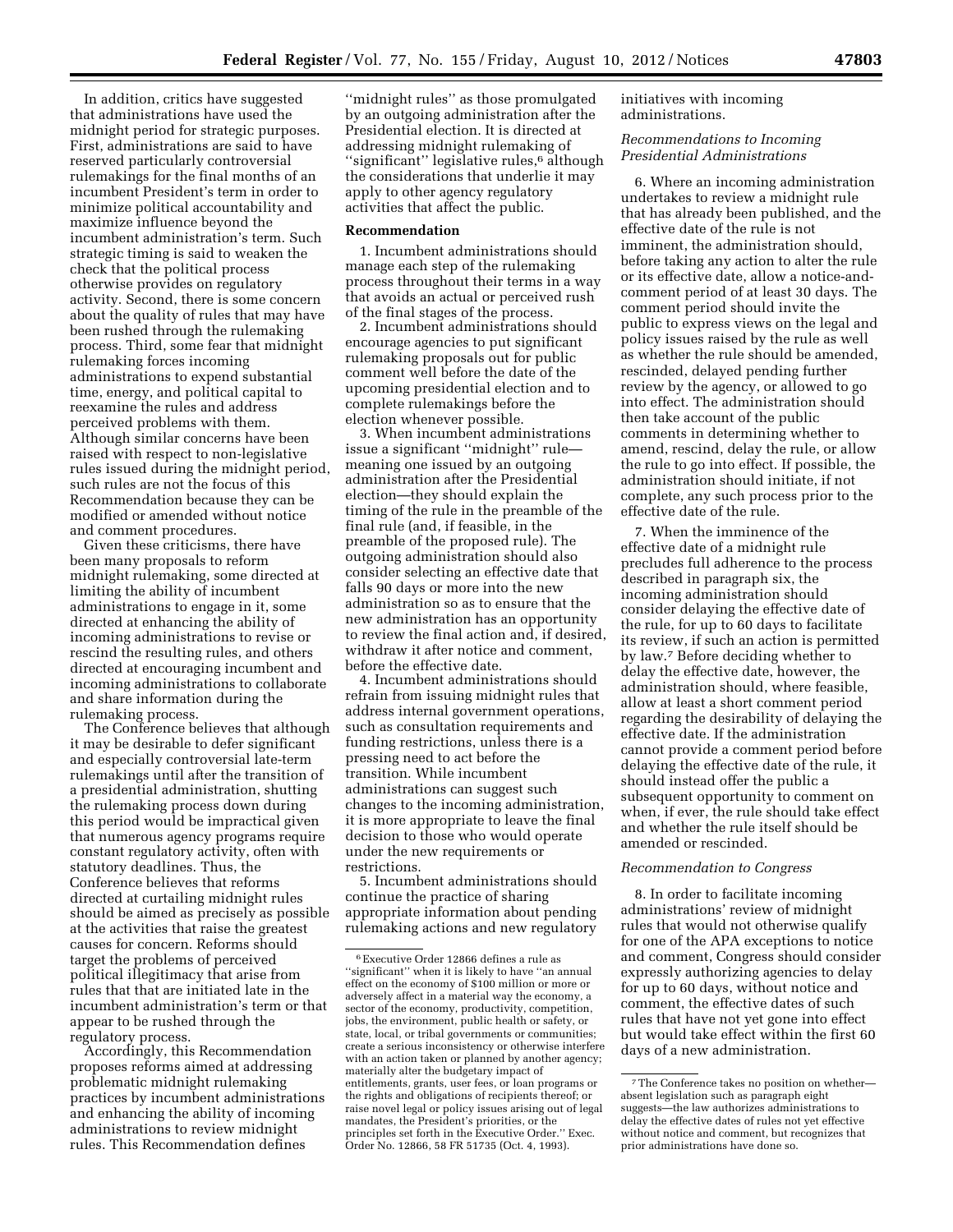# *Recommendation to the Office of the Federal Register*

9. The Office of the Federal Register should maintain its current practice (whether during the midnight period or not) of allowing withdrawal of rules before filing for public inspection and not allowing rules to be withdrawn once they have been filed for public inspection or published, absent exceptional circumstances.

# *Administrative Conference Recommendation 2012–3*

## Immigration Removal Adjudication

#### Adopted June 15, 2012.

The U.S. immigration removal adjudication agencies and processes have been the objects of critiques by the popular press, organizations of various types, legal scholars, advocates, U.S. courts of appeals judges, immigration judges, Board of Immigration Appeals members and the Government Accountability Office. Critics have noted how the current immigration adjudication system fails to meet national expectations of fairness and effectiveness. One of the biggest challenges identified in the adjudication of immigration removal cases is the backlog of pending proceedings and the limited resources to deal with the caseload. A March 2012 study by the Transactional Records Access Clearinghouse at Syracuse University reports that the number of cases pending before immigration courts within the U.S. Department of Justice's Executive Office for Immigration Review (EOIR) recently reached an alltime high of more than 300,000 cases and that the average time these cases have been pending is 519 days.<sup>1</sup> A February 2010 study by the American Bar Association's Commission on Immigration reports that the number of cases is ''overwhelming'' the resources that have been dedicated to resolving them.2 Another challenge identified is the lack of adequate representation in removal proceedings, which can have a host of negative repercussions, including delays, questionable fairness,

increased cost of adjudicating cases, and risk of abuse and exploitation. More than half of respondents in immigration removal proceedings and 84 percent of detained respondents are not represented.3

The numerous studies examining immigration removal adjudication have focused on the two agencies principally involved: The U.S. Department of Homeland Security (DHS), specifically two of its component agencies: the United States Citizenship and Immigration Services (USCIS) and Immigration and Customs Enforcement (ICE), and EOIR. Prior studies about EOIR have noted the limited resources available to the agency and called for more resources to hire more immigration judges and support staff and thus ease the backlog of cases, criticized immigration judge hiring standards and procedures, and recommended enhanced orientation, continuing education, and performance monitoring.

Consultants for the Administrative Conference of the United States conducted a comprehensive and detailed study of potential improvements in immigration removal adjudication.4 Following the study and consistent with the Conference's statutory mandate of improving the regulatory and adjudicatory process, the Conference issues this Recommendation directed at reducing the caseload backlog, increasing and improving representation, and making the immigration adjudication system more modern, functional, effective, transparent and fair. This Recommendation urges a substantial number of improvements in immigration removal adjudication procedures, but does not address substantive immigration reform. A pervading theme of this Recommendation is enhancing the immigration courts' ability to dispose of cases fairly and efficiently. Many of the reforms are aimed at structuring the prehearing process to allow more time for immigration judges to give complex cases adequate consideration. This Recommendation is directed at EOIR and DHS agencies, USCIS and ICE. A few parts of this Recommendation would also impact the practices of United States Customs and Border

2*Id.* 

Protection (CBP), another component of DHS.

## **Recommendation**

*Part I. Immigration Court Management and Tools for Case Management* 

A. Recommendations to EOIR Regarding Immigration Court Resources, Monitoring Court Performance and Assessing Court Workload

1. To encourage the enhancement of resources for immigration courts, working within and through the U.S. Department of Justice (DOJ), the DOJ's Executive Office for Immigration Review (EOIR) should:

(a) Continue to seek appropriations beyond current services levels but also plan for changes that will not require new resources;

(b) Make the case to Congress that funding legal representation for respondents (*i.e.,* non-citizens in removal proceedings), especially those in detention, will produce efficiencies and net cost savings; and

(c) Continue to give high priority for any available funds for EOIR's Legal Orientation Program and other initiatives of EOIR's Office of Legal Access Programs, which recruit nonprofit organizations to provide basic legal briefings to detained respondents and seek to attract pro bono legal providers to represent these individuals.

2. To monitor immigration court performance, EOIR should:

(a) Continue its assessment of the adaptability of performance measures used in other court systems;

(b) Continue to include rank-and-file immigration judges and U.S. Department of Homeland Security (DHS) agencies in the assessment of immigration courts' performance;

(c) Continue to incorporate meaningful public participation in its assessment; and

(d) Publicize the results of its assessment.

3. To refine its information about immigration court workload, EOIR should:

(a) Explore case weighting methods used in other high volume court systems to determine the methods' utility in assessing the relative need for additional immigration judges and allowing more accurate monitoring and analysis of immigration court workload;

(b) Expand its data collection field, upon introduction of electronic filing or other modification of the data collection system, to provide a record of the sources for each Notice to Appear form (NTA) filed in immigration courts;

(c) Continue its evaluation of adjournment code data, as an aid to

<sup>1</sup> *Immigration Court Backlog Tool,* Transactional Records Access Clearinghouse, Syracuse Univ. (Mar. 28, 2012), *[http://trac.syr.edu/phptools/](http://trac.syr.edu/phptools/immigration/court_backlog/)  [immigration/court](http://trac.syr.edu/phptools/immigration/court_backlog/)*\_*backlog/* (providing comprehensive, independent, and nonpartisan information about U.S. federal immigration enforcement).

<sup>2</sup>Am. Bar Ass'n Comm'n on Immigration, Reforming the Immigration System, Proposals to Promote Independence, Fairness, Efficiency, and Professionalism in the Adjudication of Removal Cases 1–49 (2010) *available at [http://](http://www.americanbar.org/content/dam/aba/migrated/Immigration/PublicDocuments/aba_complete_full_report.authcheckdam.pdf) [www.americanbar.org/content/dam/aba/migrated/](http://www.americanbar.org/content/dam/aba/migrated/Immigration/PublicDocuments/aba_complete_full_report.authcheckdam.pdf) [Immigration/PublicDocuments/](http://www.americanbar.org/content/dam/aba/migrated/Immigration/PublicDocuments/aba_complete_full_report.authcheckdam.pdf)* 

*aba*\_*complete*\_*full*\_*[report.authcheckdam.pdf.](http://www.americanbar.org/content/dam/aba/migrated/Immigration/PublicDocuments/aba_complete_full_report.authcheckdam.pdf)* 

<sup>4</sup> *See* Lenni B. Benson & Russell R. Wheeler, *Enhancing Quality and Timeliness in Immigration Removal Adjudication* (June 7, 2012) (report to the Administrative Conference of the U.S.), *available at [http://www.acus.gov/w](http://www.acus.gov)p-content/uploads/ downloads/2012/06/Enhancing-Quality-and-Timeli ness-in-Immigration-Removal-Adjudication-Final-June-72012.pdf.*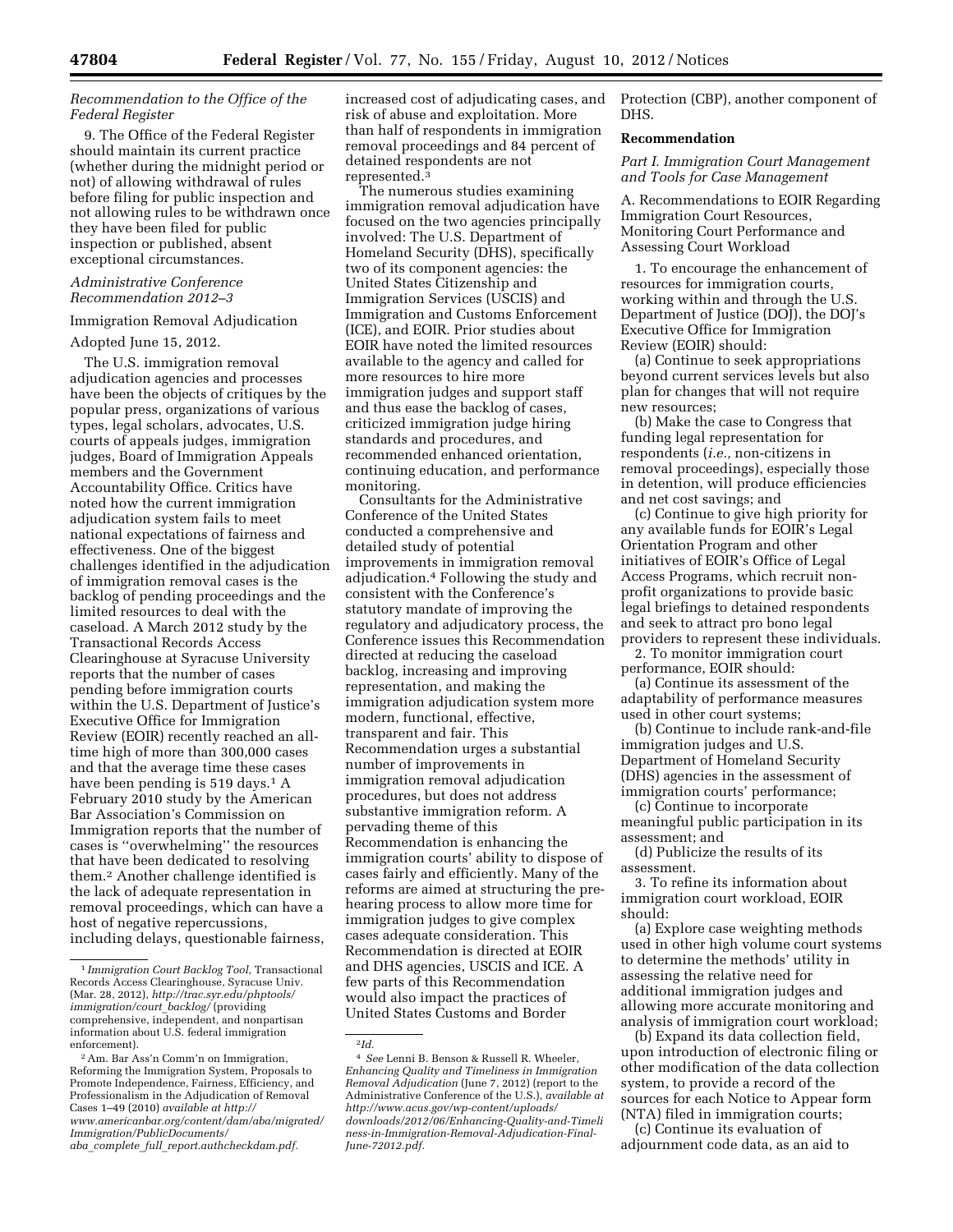system-wide analysis of immigration court case management practices, and devise codes that reflect the multiplicity of reasons for an adjournment;

(d) Evaluate the agency's coding scheme to consider allowing judges or court administrators to identify what the agency regulations call ''pre-hearing conferences,'' sometimes known as ''status conferences;'' and

(e) Authorize, as appropriate, a separate docket in individual immigration courts for cases awaiting biometric data results with special coding for these cases to allow EOIR to measure the degree to which these types of security checks are solely responsible for case delays.5

B. Recommendations to EOIR Regarding Immigration Court Management Structure and Court Workforce

4. EOIR should consider assembling a working group of immigration judges and others familiar with court management structures to assist in its ongoing evaluation of alternatives to the current Assistant Chief Immigration Judge structure used by the agency.

5. To increase the immigration court workforce, EOIR should:

(a) Consider the use of temporary immigration judges where permitted by its regulations. If temporary immigration judges are used, EOIR should use transparent procedures to select such judges and usual procedures for monitoring judges' performance;

(b) Consider the National Association of Immigration Law Judges' (NAIJ) proposal for instituting senior status (through part-time reemployment or independent contract work) for retired immigration judges 6; and

(c) Consider using appropriate government employees as temporary immigration court law clerks.

6. To promote transparency about hiring practices within the agency and consistent with any statutory restrictions to protect privacy, EOIR should periodically publish summary and comparative data on immigration judges, Board of Immigration Appeals members, and support staff as well as

summary information on judges' prior employment.7

7. EOIR should expand its Web page entitled ''Immigration Judge Conduct and Professionalism'' that discusses disciplinary action to include an explanation of why the agency is barred by statute from identifying judges upon whom it has imposed formal disciplinary action.<sup>8</sup>

8. EOIR should consider incorporating elements of the American Bar Association's and the Institute for the Advancement of the American Legal System's Judicial Performance Evaluation models into its performance evaluation process, including the use of a separate body to conduct agency-wide reviews.9

C. Recommendations to EOIR Regarding Enhancing the Use of Status Conferences, Administrative Closures and Stipulated Removals

9. To enhance the utility of status conferences, EOIR should:

(a) Assemble a working group to examine immigration judges' perceptions of the utility, costs and benefits of such conferences;

(b) Consider a pilot project to evaluate the effectiveness and feasibility of mandatory pre-hearing conferences to be convened in specified categories of cases;

(c) Evaluate situations in which the judge should order the trial attorney to produce essential records from the respondent's file;

(d) Evaluate the use of EOIR's Form-5510 and consider creating a new form (similar to scheduling orders used in other litigation contexts); and

(e) Recommend procedures for stipulations by represented parties.

10. To clarify the proper use of techniques for docket control in immigration removal adjudication cases, EOIR should:

9*See Quality Judges Initiative,* Inst. for the Advancement of the Am. Legal Sys., U. Denv. *<http://www.du.edu/legalinstitute/jpe.html>* (last visited June 20, 2012) (providing Judicial Performance Evaluation resources); Am. Bar Ass'n, Black Letter Guidelines for the Evaluation of Judicial Performance (2005), *available at [http://](http://www.abanet.org/jd/lawyersconf/pdf/jpec_final.pdf) [www.abanet.org/jd/lawyersconf/pdf/jpec](http://www.abanet.org/jd/lawyersconf/pdf/jpec_final.pdf)*\_*final.pdf (providing JPE resources).* 

10*See* Exec. Office for Immigration Review, U.S. Dep't of Justice, Record of Master Calendar Pre-Trial Appearance and Order (2009), available at *[http://](http://www.justice.gov/eoir/vll/benchbook/index.html) [www.justice.gov/eoir/vll/benchbook/index.html](http://www.justice.gov/eoir/vll/benchbook/index.html)*.

(a) Amend the Office of the Chief Immigration Judge's (OCIJ) Practice Manual to specifically define ''Motions for Administrative Closure''; and

(b) Amend appropriate regulations so that once a respondent has formally admitted or responded to the charges and allegations in an NTA, the government's ability to amend the charges and allegations may be considered by the immigration judge in the exercise of his or her discretion.

11. EOIR should expand its review of stipulated removals by considering a pilot project to systematically test the utility of stipulated removal orders (provided that respondents have been counseled by independent attorneys) as a mechanism to (a) reduce detention time, (b) allow judges to focus on contested cases, and (c) assess whether and when the use of stipulated removals might diminish due process protections.

12. In jurisdictions where DHS routinely seeks stipulated removal orders and asks for a waiver of the respondent's appearance, EOIR should consider designing a random selection procedure where personal appearance is not waived and the respondent is brought to the immigration court to ensure that the waivers were knowing and voluntary. If undertaking such a project, EOIR should encourage one or more advocacy organizations to prepare a video recording (with subtitles or dubbing in a number of languages) that explains the respondent's removal proceedings, general eligibility for relief, and the possibility of requesting a stipulated order of removal should the respondent wish to waive both the hearing and any application for relief including the privilege of voluntary departure.

D. Recommendation to EOIR and DHS Regarding the BIA

13. EOIR should finalize its 2008 proposed regulations to allow greater flexibility in establishing three-member panels for the Board of Immigration Appeals (BIA).

## *Part II. Immigration Removal Adjudication Cases and Asylum Cases*

A. Recommendations to EOIR Regarding Prosecution Arrangements and the Responsibilities of Trial Counsel

14. EOIR should not oppose unit prosecution, which DHS's Immigration and Customs Enforcement (ICE) Chief Counsel has devised for prosecution in some immigration courts.11

<sup>5</sup> In the immigration adjudication context, biometric data are collected from respondents and used to perform a background check on respondents for security reasons.

<sup>6</sup>*See Improving Efficiency and Ensuring Justice in the Immigration Court System: Hearing Before the S. Comm. on the Judiciary,* \_\_ 112th Cong. (2011) (statement of NAIJ), *available at [http://dl.](http://dl.dropbox.com/u/27924754/NAIJ%20Written%20Statement%20for%20Senate%20Judiciary%20Cmte%205-18-11%20FINAL.pdf) [dropbox.com/u/27924754/NAIJ%20Written%20](http://dl.dropbox.com/u/27924754/NAIJ%20Written%20Statement%20for%20Senate%20Judiciary%20Cmte%205-18-11%20FINAL.pdf) [Statement%20for%20Senate%20Judiciary%20](http://dl.dropbox.com/u/27924754/NAIJ%20Written%20Statement%20for%20Senate%20Judiciary%20Cmte%205-18-11%20FINAL.pdf) [Cmte%205–18–11%20FINAL.pdf](http://dl.dropbox.com/u/27924754/NAIJ%20Written%20Statement%20for%20Senate%20Judiciary%20Cmte%205-18-11%20FINAL.pdf)* (citing the National Defense Authorization Act for FY 2010, Public Law 111–84 where Congress facilitated parttime reemployment of Federal employees retired under CSRS and FERS on a limited basis, with receipt of both annuity and salary).

<sup>7</sup>Some examples of the types of data that may be published include: year of law school graduation, graduate education, languages spoken, past employment with DHS, past employment representing respondents in immigration cases, military experience, gender and race/ethnicity composition.

<sup>&</sup>lt;sup>8</sup>The Conference takes no position on whether EOIR should identify judges upon whom it has imposed formal disciplinary action or on the statute barring such action.

<sup>11</sup>The term ''unit prosecution,'' also sometimes known as ''vertical prosecution,'' is used in this Recommendation to refer to a practice used in some Continued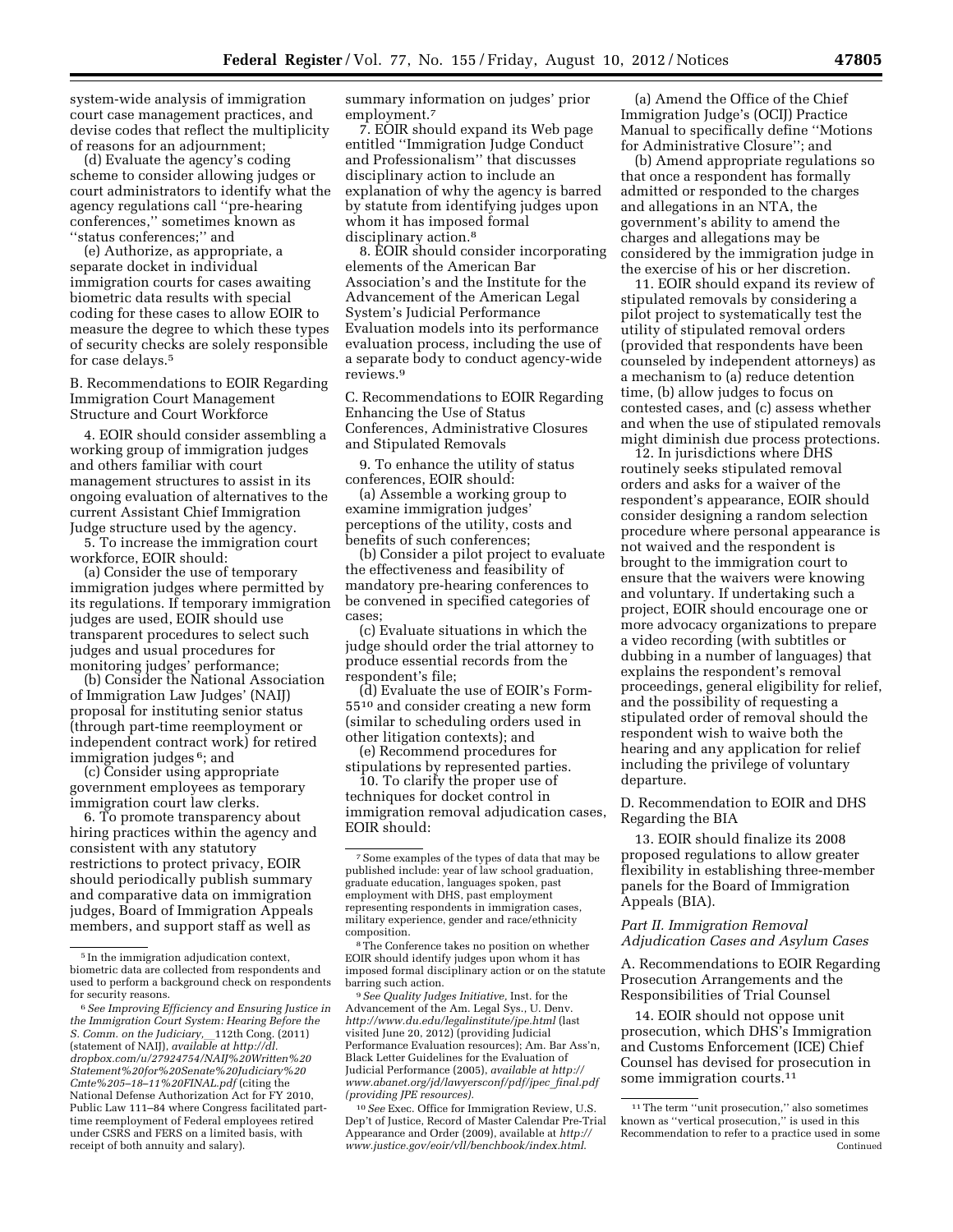15. EOIR should consider providing immigration judges with additional guidance directed at ensuring that trial counsel are prepared and responsible for necessary actions that the parties must complete between hearings. Specifically, EOIR should consider:

(a) Amending the OCIJ's Practice Manual to explicitly include best practices for the activities of trial counsel in immigration removal proceedings;

(b) Instructing judges to document, in the record, the responsibilities, commitments, actions and omissions of trial counsel in the same case; and

(c) Clarifying the authority for judges to make conditional decisions on applications for relief where trial counsel has not provided necessary information.

B. Recommendations to EOIR Regarding Representation

16. To increase the availability of competent representation for respondents, EOIR should:

(a) Undertake a more intensive assessment of the paraprofessional programs that provide legal representation and the accreditation process for such programs;

(b) Continue its assessment of the accuracy and usefulness of the pro bono representation lists provided at immigration courts and on the agency's Web site; and

(c) Develop a national pro bono training curriculum, tailored to detention and non-detention settings:

(i) The training curriculum should be developed in consultation with groups that are encouraging pro bono representation.

(ii) The training curriculum should be offered systematically and in partnership with educational, CLE and/ or non-profit providers.

17. To enhance the guidance available to legal practitioners and pro se respondents, EOIR should:

(a) Work with a pro bono organization to develop materials that explain the legal terms and concepts within the OCIJ Practice Manual;

(b) Share supplemental instructions developed by individual immigration courts or judges to aid the parties in preparing submissions to the immigration court; and

(c) Evaluate the cost and utility of developing access to electronicallyavailable information in immigration court waiting rooms or similar spaces so that the respondents can access the court Web site and find instructional materials.

18. To enhance the number and value of know-your-rights (KYR) presentations given to detained respondents, EOIR should:

(a) Ensure that KYR presentations are made sufficiently in advance of the initial master calendar hearings to allow adequate time for detained individuals to consider and evaluate the presentation information (to the extent consistent with DHS requirements for KYR providers);

(b) Consider giving LOP providers electronic access to the court dockets in the same manner as it is currently provided to DHS attorneys representing the government in cases (with appropriate safeguards for confidentiality and national security interests); and

(c) Encourage local EOIR officials to obtain from detention officers aggregate data about new detainees (such as, where possible, lists of new detainees, their country of origin, and language requirements) at the earliest feasible stage for both the immigration courts and LOP providers.

19. EOIR should study and develop the circumstances where the use of limited appearances, (the process by which counsel represent a respondent in one or more phases of the litigation but not necessarily for its entirety), is appropriate and in accordance with existing law. After further study, EOIR should consider taking appropriate action such as:

(a) Modifying appropriate and underlying regulations as necessary;

(b) Issuing an Operating Policies and Procedures Memorandum (OPPM) entry to explain to immigration judges the circumstances in which they may wish to permit limited appearances and the necessary warnings and conditions they should establish; and

(c) Amending the OCIJ Practice Manual to reflect this modified policy.

20. EOIR should consider whether pro se law clerk offices would save costs, enhance fairness, and improve efficiency.

21. To encourage improvement in the performance of attorneys who appear in the immigration court, EOIR should:

(a) Continue its efforts to implement the statutory grant of immigration judge contempt authority;<sup>12</sup>

(b) Evaluate appropriate procedures to allow immigration judges to address trial counsel's lack of preparation, lack of substantive or procedural knowledge,

or other conduct that impedes the court's operation; and

(c) Explore options for developing educational and training resources such as seeking pro bono partnerships with reputable educational or CLE providers and/or seeking regulatory authority to impose monetary sanctions to subsidize the cost of developing such materials.

C. Recommendations to DHS Regarding Notice To Appear Forms

22. DHS should consider revising the NTA form or instruct its completing officers to clearly indicate officer's agency affiliation, being specific about the entity preparing the NTA, in order to enhance the immigration court's ability to better estimate future workload.13

23. DHS should conduct a pilot study evaluating the feasibility of requiring (in appropriate cases) the approval of an ICE attorney prior to the issuance of any NTA. The pilot study should be conducted in offices with sufficient attorney resources and after full study of the efficiencies and operational changes associated with this requirement, DHS should consider requiring attorney approval in all removal proceedings.

D. Recommendations to EOIR Regarding the Asylum Process

24. To facilitate the processing of defensive asylum applications, EOIR should consider having the OCIJ issue an OPPM entry, which:

(a) Explains that appropriate procedures for a respondent's initial filing of an asylum application with the immigration court do not require the participation of the judge and oral advisals made on the record at the time of the initial filing;14

(b) Authorizes court personnel to schedule a telephonic status conference with the judge and ICE attorney in any situation where the respondent or his/ her representative expresses a lack of understanding about the asylum filing and advisals;

(c) Notes that the immigration judge may renew, at the merits hearing, the advisal of the danger of filing a frivolous application and allow an opportunity for the respondent to withdraw the application; and

(d) Makes clear that the filing with immigration court personnel qualifies as

immigration courts, whereby the ICE Chief Counsel organizes ICE trial attorneys into teams and then assigns the teams to cover the dockets of specific judges.

<sup>12</sup> Immigration and Nationality Act of 1952 (INA), sec. 240(b)(1), 8 U.S.C. 1229a(b)(1) (2006).

<sup>&</sup>lt;sup>13</sup>The purpose of this recommendation, coupled with Recommendation ¶ 3b, is to allow EOIR to better refine its information about immigration court workload by expanding its data collection field to include a record of the sources for each NTA form filed in immigration court.

<sup>14</sup> ''Oral advisal'' is a term used by immigration courts to mean warnings given by an immigration judge about the procedural and substantive consequences for various actions.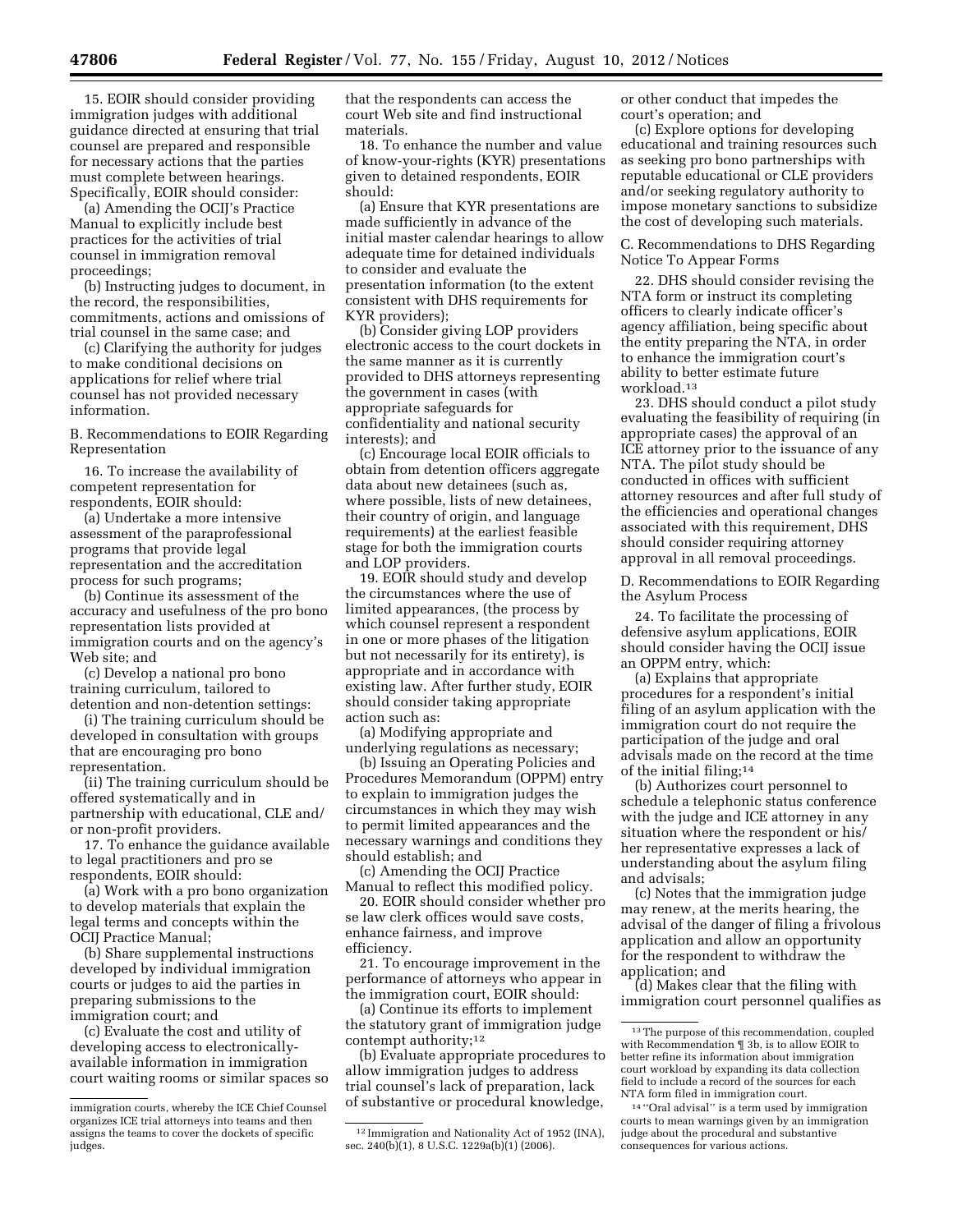a filing with the court, satisfies the statutory one-year filing deadline in appropriate cases and for the purposes of commencing the 180-day work authorization waiting period.

25. EOIR should consider seeking enhanced facilitation of defensive asylum applications by amending its current procedure of having judges ''adjourn'' asylum cases involving unaccompanied juveniles while the case is adjudicated within the DHS Asylum Office and instead have the judge administratively close the case. If the Office subsequently cannot grant the asylum or other relief to the juvenile, the Office can refer the case to ICE counsel to initiate a motion to recalendar the removal proceeding before the judge.

26. EOIR should give priority to the use of adjournment codes for the purpose of managing immigration judges' dockets and stop using these codes to track the number of days an asylum application is pending.

E. Recommendation to DHS Regarding the Asylum Process

27. DHS should consider revising its regulations and procedures to allow asylum and withholding applicants to presumptively qualify for work authorization provided that at least 150 days have passed since the filing of an asylum application.15

F. Recommendations Regarding Further Study of BIA Jurisdiction, Immigration Adjudication, and/or the Asylum Process

28. With the active participation of DHS and EOIR and with input from all other relevant stakeholders, a comprehensive study of the feasibility and resource implications of the following issues related to proposed changes to the asylum process should be conducted:

(a) Whether DHS should direct some appeals currently in the BIA's jurisdiction to more appropriate forums and subject to the availability of resources by:

(i) Seeking statutory and regulatory change to allow all appeals of denied I– 130 petitions to be submitted to the United States Citizenship and Immigration Services' Administrative Appeals Office (AAO);

(ii) Amending regulations to send all appeals from United States Customs and Border Protection (CBP) airline fines and penalties to AAO; or alternatively consider eliminating any form of

administrative appeal and have airlines and other carriers seek review in federal courts; and

(iii) Creating a special unit for adjudication within the AAO to ensure quality and timely adjudication of family-based petitions, which should:

(1) Formally segregate the unit from its other visa petition adjudications;

(2) Issue precedent decisions with greater regularity and increase the unit's visibility; and

(3) Publicize clear processing time frames so that potential appellants can anticipate the length of time the agency will need to complete adjudication.

(b) Whether EOIR should seek enhanced facilitation of defensive asylum applications by amending its regulations to provide that where the respondent seeks asylum or withholding of removal as a defense to removal, the judge should administratively close the case to allow the respondent to file the asylum application and/or a withholding of removal application in the DHS Asylum Office; and if the Office does not subsequently grant the application for asylum or withholding, or if the respondent does not comply with the Office procedures, that office would refer the case to ICE counsel to prepare a motion to re-calendar the case before the immigration court.

(c) Whether the United States Citizenship and Immigration Services (USCIS) should expedite the asylum process by:

(i) Amending its regulations to provide an asylum officer with authority to approve qualified asylum applications in the expedited removal context;

(ii) Allocating additional resources to complete the asylum adjudication in the expedited removal context; as there may be significant net cost savings for other components of DHS and for EOIR;

(iii) Amending its regulations to clarify that an individual, who meets the credible fear standard, could be allowed to complete an asylum application with an asylum officer instead of at an immigration court; and

(iv) Allowing an asylum officer to grant an applicant parole into the U.S. where the officer believes the individual has a well-founded fear of persecution or fear of torture and permit the officer to recommend that DHS allow the individual to be released from detention on parole pending completion of the asylum process.

(d) Whether USCIS should clarify that an asylum officer may prepare an NTA and refer a case to immigration court where an officer determines that a noncitizen meets the credible fear standard but the officer believes that the case

cannot be adequately resolved based on the initial interview and the asylum application prepared in conjunction with that interview, or in cases where an officer believes there are statutory bars to full asylum eligibility.

(e) Whether DHS should facilitate the DHS Asylum Office's adjudication of certain closely related claims by:

(i) Amending its regulations to authorize the Office to adjudicate eligibility for withholding of or restriction on removal providing also that if the Office grants such relief, there would be no automatic referral to the immigration court;

(ii) Amending its regulations to authorize the Office to grant ''supervisory release,'' identity documents, and work authorization to individuals who meet the legal standards for withholding or restriction on removal;

(iii) Developing a procedure in cases where withholding or supervisory release are offered requiring the Office to issue a Notice of Decision explaining the impediments to asylum, informing an applicant of his or her right to seek de novo review of the asylum eligibility before the immigration court, and explaining the significant differences between asylum and withholding protections; and

(iv) Developing a procedure to allow such applicants to request immigration court review, whereupon the Asylum Office would initiate a referral to the immigration court.

G. Recommendations to EOIR and DHS Regarding the Use of VTC and Other Technology

29. EOIR and DHS should provide and maintain the best video teleconferencing (VTC) equipment available within resources and the two agencies should coordinate, where feasible, to ensure that they have and utilize the appropriate amount of bandwidth necessary to properly conduct hearings by VTC.

30. EOIR should consider more systematic assessments of immigration removal hearings conducted by VTC in order to provide more insights on how to make its use more effective and to ensure fairness. Assessments should be periodically published and include:

(a) Consultation with the DHS Asylum Office regarding its use of VTC equipment and review of its best practices for possible adoption and integration into EOIR procedures;

(b) Random selection of hearings conducted by VTC for full observation by Assistant Chief Immigration Judges and/or other highly trained personnel;

<sup>15</sup>*See* Benson & Wheeler, *Immigration Removal Adjudication, supra* note 4, at 54–55 (describing in detail how these revised regulations would work under this recommendation).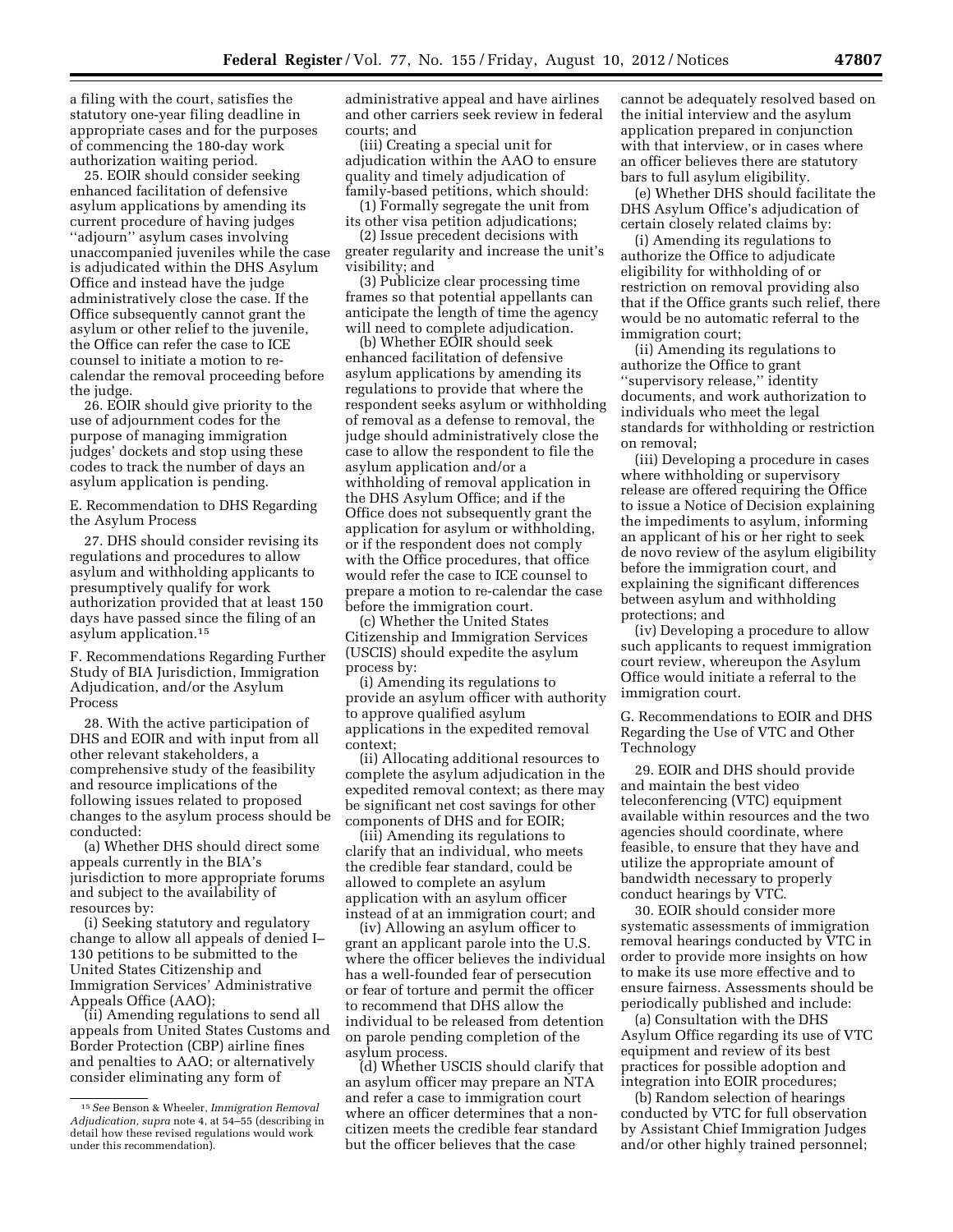(c) Formal evaluation of immigration removal hearings conducted by VTC;

(d) Gathering information, comments and suggestions from parties and other various stakeholders about the use of VTC in immigration removal hearings; and

(e) A realistic assessment of the net monetary savings attributable to EOIR's use of VTC equipment for immigration removal hearings.

31. EOIR should:

(a) Encourage its judges, in writing and by best practices training, to (a) be alert to the possible privacy implications of off-screen third parties who may be able to see or hear proceedings conducted by VTC, and (b) take appropriate corrective action where procedural, statutory or regulatory rights may otherwise be compromised; and

(b) Consider amending the OCIJ Practice Manual's § 4.9 (''Public Access'') to remind respondents and their representatives that they may alert the judge if they believe unauthorized third parties are able to see or hear the proceedings.

32. EOIR should direct judges to inform parties in hearings conducted by VTC who request in-person hearings of the possible consequences if the judge grants such a request, including, but not limited to, delays caused by the need to re-calendar the hearing to such time and place that can accommodate an inperson hearing.

33. To facilitate more effective representation in removal proceedings where VTC equipment is used, EOIR should:

(a) Provide more guidance to respondents and their counsel about how to prepare for and conduct proceedings using VTC in the OCIJ Practice Manual and other aids it may prepare for attorneys, and for pro se respondents;

(b) Encourage judges to permit counsel and respondents to use the courts' VTC technology, when available, to prepare for the hearing; and

(c) Encourage judges to use the VTC technology to allow witnesses to appear from remote locations when appropriate and when VTC equipment is available.

34. To improve the availability of legal consultation for detained respondents and help reduce continuances granted to allow attorney preparation, DHS should consider:

(a) Providing VTC equipment where feasible in all detention facilities used by DHS, allowing for private consultation and preparation visits between detained respondents and private attorneys and/or pro bono organizations;

(b) Requiring such access in all leased or privately controlled detention facilities where feasible;

(c) In those facilities where VTC equipment is not available, designating duty officers whom attorneys and accredited representatives can contact to schedule collect calls from the detained respondent where feasible; and

(d) Facilitating the ability of respondents to have private consultations with attorneys and accredited representatives.

35. To improve the availability of legal reference materials for detained respondents:

(a) DHS should make available video versions of the KYR presentations on demand in detention facility law libraries; and where feasible, to be played on a regular basis in appropriate areas within detention facilities; and

(b) EOIR should assist in or promote the transcription of the text of relevant videos into additional languages or provide audio translations in the major languages of the detained populations.

36. EOIR should encourage judges to permit pro bono attorneys to use immigration courts' video facilities when available to transmit KYR presentations into detention centers and subject to DHS policies on KYR presentations.

37. EOIR should move to full electronic docketing as soon as possible.

(a) Prior to full electronic docketing, EOIR should explore interim steps to provide limited electronic access to registered private attorneys, accredited representatives, and ICE trial attorneys; and

(b) EOIR should consider the interim use of document cameras in video proceedings prior to the agency's full implementation of electronic docketing and electric case files.

*Administrative Conference Recommendation 2012–4* 

Paperwork Reduction Act

Adopted June 15, 2012

The Paperwork Reduction Act (PRA), enacted in 1980 and revised upon its reauthorization in 1986 and 1995, created the Office of Information and Regulatory Affairs (OIRA) within the Office of Management and Budget (OMB) to oversee information policy within the executive branch. The Act requires, among other things, that agencies secure OMB approval before collecting information from the public. Since 1995, this has meant that agencies must put a proposed information collection request out for public comment for 60 days before finalizing it

and submitting it for OIRA's approval.1 An additional 30-day comment period is opened while OMB reviews the request.2 One of the statute's goals is to reduce the burden on the public of agency information requests. The burden of such requests on small businesses was of particular concern to Congress in drafting and revising the Act. OMB review also ensures that agencies employ solid methodologies in designing information collections, particularly those seeking to gather statistical data. Another, broader goal of the PRA was to encourage agencies to implement a life-cycle approach to information management. This means that, from the initial stage in which information is collected from the public, agencies must give thought to how the information will be used, disseminated, stored, and disposed of throughout the entire process.3

Experience has shown that, in practice, parts of the PRA have not operated as its drafters intended. For example, the 60-day comment period was originally intended to facilitate an interactive dialogue between an agency and the public, enabling the agency to better craft its information collection plan. In practice, however, agencies tend to view information collection plans as final before this first comment period begins, and members of the public infrequently submit comments. These realities undermine the promise of the comment periods as a means for facilitating a meaningful dialogue between agencies and the public.

A related problem is that the PRA was last amended in 1995, and has not been updated to account for evolved technologies. Although OMB has provided some helpful guidance regarding the application of the PRA to social media,<sup>4</sup> there is concern that provisions of the law adopted during the era of the hard-copy information collection paradigm may inadvertently create disincentives to agencies' use of modern technologies capable of facilitating faster, easier, and more effective communication with the public. Finally, over time, the PRA's regulation of information collections has

*[SocialMediaGuidance](http://www.whitehouse.gov/sites/default/files/omb/assets/inforeg/SocialMediaGuidance_04072010.pdf)*\_*04072010.pdf*.

<sup>1</sup>*See* 44 U.S.C. 3506(c)(2).

<sup>2</sup>*See id.* sec. 3507(b).

<sup>3</sup>*See* Office of Mgmt. & Budget, Exec. Office of the President, OMB Circular A–130, Management of Federal Information Resources §§ 6(i), (j), (o) (1996).

<sup>4</sup>*See* Memorandum from Cass R. Sunstein, Admin., Office of Info. & Regulatory Affairs, to the Heads of Executive Departments and Agencies, and Independent Regulatory Agencies, Social Media, Web-Based Interactive Technologies, and the Paperwork Reduction Act (Apr. 7, 2010), *available at [http://www.whitehouse.gov/sites/default/files/](http://www.whitehouse.gov/sites/default/files/omb/assets/inforeg/SocialMediaGuidance_04072010.pdf)  [omb/assets/inforeg/](http://www.whitehouse.gov/sites/default/files/omb/assets/inforeg/SocialMediaGuidance_04072010.pdf)*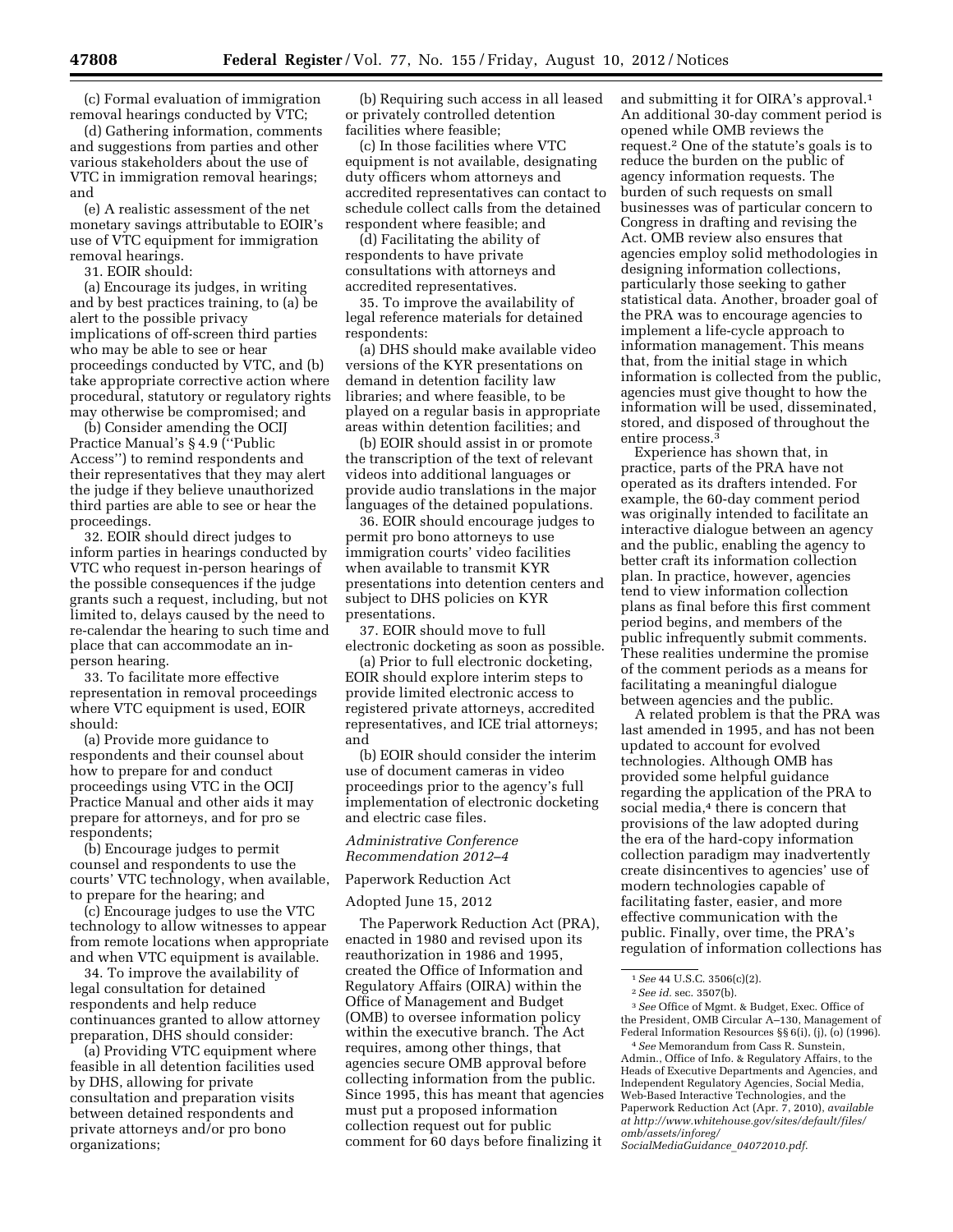come to be viewed as its primary component and has overshadowed the law's broader information management goals.

Some current and former agency officials have expressed concern that the PRA may be unduly restrictive, imposing delays and costs on the agencies that are disproportionate to the benefits to the public. This is not a new concern, and it appears that much of the delay occurs within agencies and is not a product of OMB review. Indeed, OMB has recently taken steps to make the process easier for agencies, including by offering a process for approving generic clearances.5 Nonetheless, there seem to be occasions in which the PRA impedes agencies from undertaking information collections that would not be burdensome to the public and would provide information necessary to craft better, less burdensome policies. For example, some agency officials have complained that the PRA prevents them from using focus groups or related methods to collect the information necessary to complete a full, nuanced regulatory analysis. Also, if an agency's approach shifts as a regulatory action moves forward, so too may its information collection needs. In such cases, agencies must initiate the entire PRA process again, even if they have already spent significant time and resources securing approval for an earlier, slightly different information collection request.

Agencies that rarely undertake information collections also may find the process challenging because they are unfamiliar with the PRA and find it difficult to obtain reliable guidance or sufficient assistance to navigate the process smoothly.

This recommendation is intended to address these concerns. It seeks to serve the congressional purpose of allowing OMB and the agencies to better focus on those collections that impose the greatest burden on the public and those that can benefit most from OMB review. It focuses on the areas where modest reforms can make substantial improvements, seeking to maintain the benefits of the current OMB review process while reducing the costs.

## **Recommendation**

## *Improving Public Engagement*

1. Agencies and OMB should take measures to revitalize the information collection request process, including the 60-day comment period and the 30-day comment period, $6$  to better serve the statutory goal of facilitating an interactive dialogue between the public and agencies sponsoring information collections and to enable agencies to design better information collection requests before submitting them to OMB for approval.

(a) Agencies should avoid viewing an information collection request as final prior to the 60-day comment period. Instead, agencies should use public engagement as a way of improving their preliminary information collection plans. The preliminary information collection plan should provide sufficient detail, including drafts of any collection instruments (e.g., the survey or form), for the public to comment meaningfully.

(b) For new collections or collections with significant changes, agencies should make affirmative efforts to engage the public in efforts to design information collection requests and consider using alternative means to engage the public (in addition to a formal **Federal Register** notice), such as identifying and reaching out to interested parties.

(c) OMB, in consultation with the Office of the Federal Register, should develop best practices for **Federal Register** notices, including the use of plain language, to improve public understanding of requests and the information collections they cover. Such best practices should include guidance on 60-day notices, 30-day notices, and the PRA components of notices of proposed and final rulemakings. It should also include guidance on how to clearly and consistently identify various types of PRA notices in the ''action'' line of **Federal Register** notices.

(d) Agencies should post information collection requests on a centralized Web site to create a one-stop location for the public to view such requests and comments received. The eRulemaking Program Management Office (PMO) should consider creating a dedicated page on Regulations.gov to facilitate implementation of this recommendation.

(e) Agencies should, as soon as feasible, post to Regulations.gov or the centralized Web site identified in paragraph 1(c) above any comments received during the 60-day and 30-day comment periods and provide links thereto on their own Web sites.7 OMB should also, as soon as feasible, post upon receipt on its Web site or on Reginfo.gov any comments received during the 30-day comment period.<sup>8</sup>

(f) Congress and OMB should look at ways to streamline the public participation requirements when agencies seek renewal of approval from OMB for collections with no significant change in the collection or the circumstances surrounding it so long as the issuing agency demonstrates that the information collection has been used.

# *Using Available Resources To Make the Process Easier*

2. Each agency Chief Information Officer (CIO) should take a greater role in assisting and training agency staff to increase awareness of the PRA within each agency and better customize training to each agency's unique organizational challenges. The CIO Council, in consultation with OMB, should develop and disseminate training best practices.

3. Agencies should use all available processes for OMB approval for information gathering via voluntary collections (e.g., focus groups), including OMB's available generic clearances and fast track procedures. OMB is encouraged to continue using its generic clearance authority for this and other purposes, as appropriate and permitted by law.

4. OMB should evaluate existing delegations of information collection request review authority to determine how they are working and what is required to make them work well.9 OMB

8*See* Memorandum from Cass R. Sunstein, Admin., Office of Info. & Regulatory Affairs, to the President's Management Council, Increasing Openness in the Rulemaking Process—Improving Electronic Dockets at 2 (May 28, 2010), *available at [http://www.whitehouse.gov/sites/default/files/omb/](http://www.whitehouse.gov/sites/default/files/omb/assets/inforeg/edocket_final_5-28-2010.pdf) [assets/inforeg/edocket](http://www.whitehouse.gov/sites/default/files/omb/assets/inforeg/edocket_final_5-28-2010.pdf)*\_*final*\_*5-28-2010.pdf* (''OMB expects agencies to post public comments and public submissions to the electronic docket on Regulations.gov in a timely manner, regardless of whether they were received via postal mail, email, facsimile, or web form documents submitted directly via Regulations.gov.'').

9OMB has authority under the PRA to delegate authority to approve information collections if it ''finds that a senior official of an agency \* \* \* is sufficiently independent of program responsibility to evaluate fairly whether proposed collections of information should be approved and has sufficient resources to carry out this responsibility effectively." 44 U.S.C. 3507(i)(1). Such a delegation is not an exemption, but rather is a shifting of responsibility from OMB to the agency for reviewing proposed information collections. Currently, OMB has long-standing delegations to Continued

<sup>5</sup>*See* Memorandum from Cass R. Sunstein, Admin., Office of Info. & Regulatory Affairs, to the Heads of Executive Departments and Agencies, and Independent Regulatory Agencies, Paperwork Reduction Act—Generic Clearances (May 28, 2010), *available at [http://www.whitehouse.gov/sites/](http://www.whitehouse.gov/sites/default/files/omb/assets/inforeg/PRA_Gen_ICRs_5-28-2010.pdf) [default/files/omb/assets/inforeg/PRA](http://www.whitehouse.gov/sites/default/files/omb/assets/inforeg/PRA_Gen_ICRs_5-28-2010.pdf)*\_*Gen*\_*ICRs*\_*5–* 

*[<sup>28–2010.</sup>pdf](http://www.whitehouse.gov/sites/default/files/omb/assets/inforeg/PRA_Gen_ICRs_5-28-2010.pdf)*. 6See 44 U.S.C. 3506(c)(2).

<sup>7</sup>*See* Administrative Conference of the United States, Recommendation 2011–8, *Agency Innovations in E-Rulemaking,* 77 FR 2257, 2264 (Jan. 17, 2012).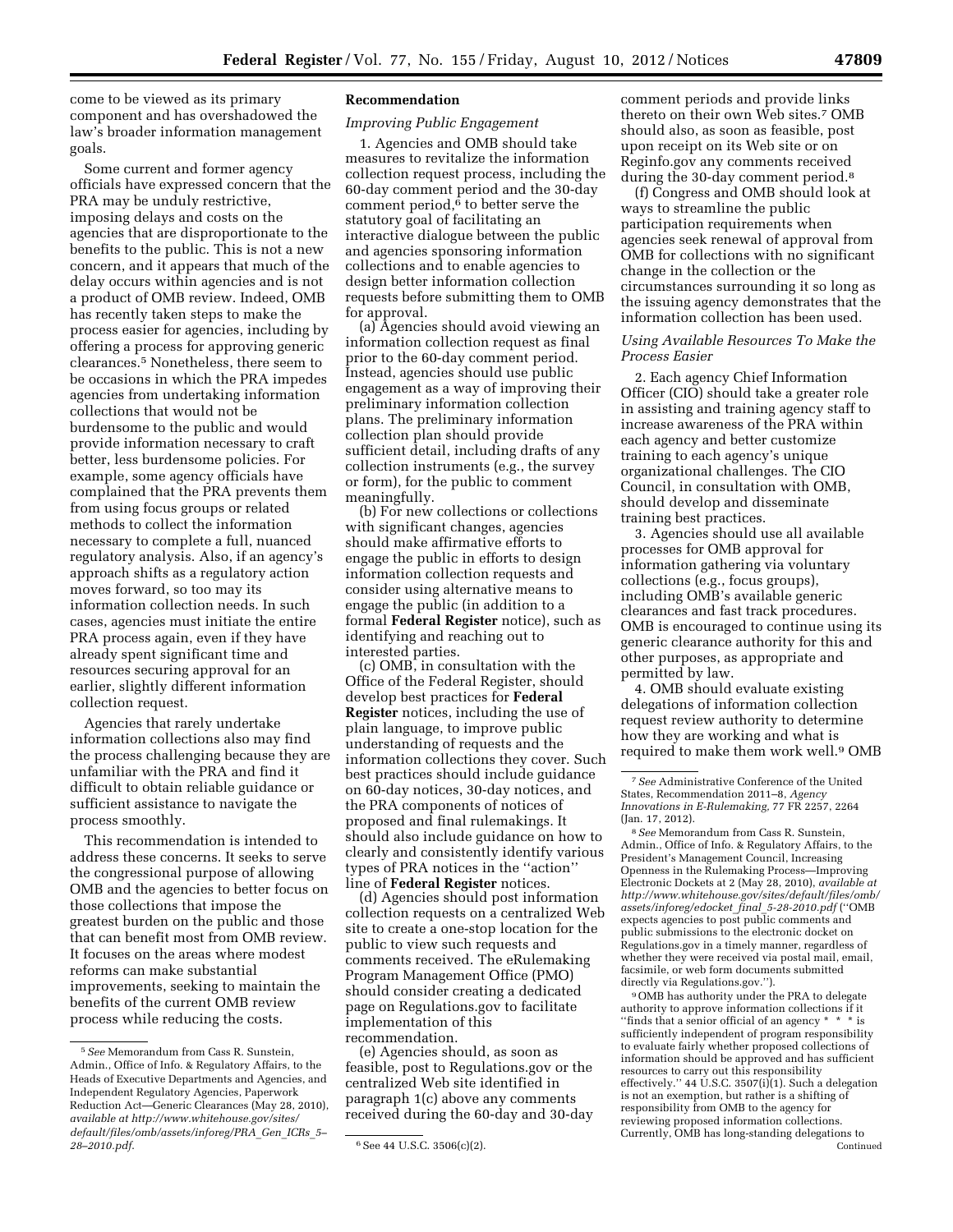should use the information drawn from this evaluation to consider whether time-limited delegations would be useful for other agencies. Such timelimited delegations could be set at a particular total or per respondent burden-hour threshold and be limited to those collections that do not raise novel legal, policy, or methodological issues. OMB should evaluate the results of such delegations, including compliance with the statutory factors,<sup>10</sup> and, if the delegations have worked well, OMB should consider extending them and determining if other similar delegations would be appropriate. Delegations should include a requirement to consult with OMB on burden estimates (for delegations based on burden) and provide a clear opportunity for OMB and the public to request OMB review. Regular evaluations of agency review processes should then follow.

# *Reforms To Improve Efficient Use of Resources*

5. Congress should consider amending the PRA to permit OMB to define a subset of collections that could be approved for up to five years in order to enable OMB to shift its focus to those information collections that require the most scrutiny consistent with the condition set forth in  $1(f).<sup>11</sup>$ 

6. Because much of the information reported in the Information Collection Budget is now available to the public online, currently through Reginfo.gov, Congress should change the annual reporting requirement for OMB to require only a discussion of developments and trends in government management and collection of information.

7. OIRA should, in collaboration with individual agencies, provide guidance to agencies on communicating effectively with the public regarding estimated burdens, including the burdens of alternative methods of collection, with the goal of standardizing the estimation of respondent burden.

8. The CIO Council, in consultation with OMB, should develop guidance to help agencies better use available technologies to improve and streamline the collection of information from the public.

10*See* 44 U.S.C. 3507(i).

## *Information Resource Management*

9. To the extent feasible, OMB should emphasize the integration of the lifecycle management of information 12 into the existing information collection process. Agencies, with OMB's support, should redo their Strategic Information Resources Management plans 13 to make clear how they are complying with the PRA and implementing a life-cycle approach.

# *Administrative Conference Recommendation 2012–5*

# Improving Coordination of Related Agency Responsibilities

# Adopted June 15, 2012

Many areas of government agency activities are characterized by fragmented and overlapping delegations of power to administrative agencies. Congress often assigns more than one agency the same or similar functions or divides responsibilities among multiple agencies, giving each responsibility for part of a larger whole. Instances of overlap and fragmentation are common. They can be found throughout the administrative state, in virtually every sphere of social and economic regulation, in contexts ranging from border security to food safety to financial regulation.14 The following recommendation suggests some reforms aimed at improving coordination of agency policymaking, including joint

13The PRA requires that agencies, ''in accordance with guidance by the Director, develop and maintain a strategic information resources management plan that shall describe how information resources management activities help accomplish agency missions.'' 44 U.S.C. 3506(b)(2). *See also* Office of Mgmt. & Budget, Exec. Office of the President, OMB Circular A–130, Management of Federal Information Resources § 8(b) (1996) (providing such guidance).

14As the Comptroller General of the United States has noted, ''[v]irtually all of the results that the federal government strives to achieve require the concerted and coordinated efforts of two or more agencies.'' U.S. Gen. Accounting Office, GAO/T– GGD–00–95, Managing for Results: Using GPRA to Help Congressional Decisionmaking and Strengthen Oversight 19 (2000), *available at [http://www.gao.](http://www.gao.gov/assets/110/108330.pdf) [gov/assets/110/108330.pdf](http://www.gao.gov/assets/110/108330.pdf)* (statement of David M. Walker, Comptroller General of the United States, before the Subcomm. on Rules & Org. of the H. Comm. on Rules). GAO is now required by statute to identify federal programs, agencies, offices, and initiatives, either within departments or government-wide, which have duplicative goals or activities, and to report annually (Pub. L. No. 111– 139, sec. 21, 124 Stat. 29 (2010), 31 U.S.C. 712 Note). See U.S. Gov't Accountability Office, GAO– 11–318SP, Opportunities to Reduce Potential Duplication in Government Programs, Save Tax Dollars, and Enhance Revenue (2011), *available at [http://www.gao.gov/new.items/d11318sp.pdf.](http://www.gao.gov/new.items/d11318sp.pdf)* 

rulemaking, interagency agreements, and agency consultation provisions.

The study underlying this recommendation 15 provides a comprehensive picture of overlapping and fragmented delegations, and makes some practical suggestions for addressing the coordination problems they create.16 Because characterizing such delegations as redundant might suggest literal duplication, the study adopts the more nuanced concept of ''shared regulatory space.'' This term includes not only literally duplicative or overlapping responsibilities, but also instances where cumulative statutory delegations create a situation in which agencies share closely related responsibilities for different aspects of a larger regulatory, programmatic, or management enterprise.

Such delegations may produce redundancy, inefficiency, and gaps, but they also create underappreciated coordination challenges. A key advantage to such delegations may be the potential to harness the expertise and competencies of specialized agencies. But that potential can be wasted if the agencies work at crosspurposes or fail to capitalize on one another's unique strengths and perspectives. By improving efficiency, effectiveness, and accountability, coordination can help to overcome potential dysfunctions created by shared regulatory space. Greater coordination can reduce costs for both the government and regulated entities not only by avoiding literal duplication of functions but also by increasing opportunities for agencies exercising related responsibilities to manage and reconcile differences in approach. Coordination that takes the form of interagency consultation can improve the overall quality of decisionmaking by introducing multiple perspectives and specialized knowledge, and structuring opportunities for agencies mutually to test their information and ideas. Coordination instruments can also equip and incentivize agencies to monitor each other constructively, which should help both the President and Congress to better manage agency policy choices and compliance with statutes. It is plausible too, that greater

the Federal Reserve Board and the Managing Director of the Federal Communications Commission. 5 CFR pt. 1320 App. A. (2010).

<sup>&</sup>lt;sup>11</sup> The PRA currently permits OMB to approve information collections for up to three years. *See* 44 U.S.C. 3507(g).

<sup>12</sup>*See* Office of Mgmt. & Budget, Exec. Office of the President, OMB Circular A–130, Management of Federal Information Resources §§ 6(i), (j) (1996).

<sup>15</sup> Jody Freeman & Jim Rossi, *Improving Coordination of Related Agency Responsibilities*  (May 30, 2012) (report to the Administrative Conference of the U.S.). *See also* Jody Freeman & Jim Rossi, *Agency Coordination in Shared Regulatory Space,* 125 Harv. L. Rev. 1131 (2012).

<sup>16</sup>The underlying study and this recommendation focus on federal government agencies only, and do not address the coordination problems presented more generally by federalism due to dispersed responsibilities between federal and state governments.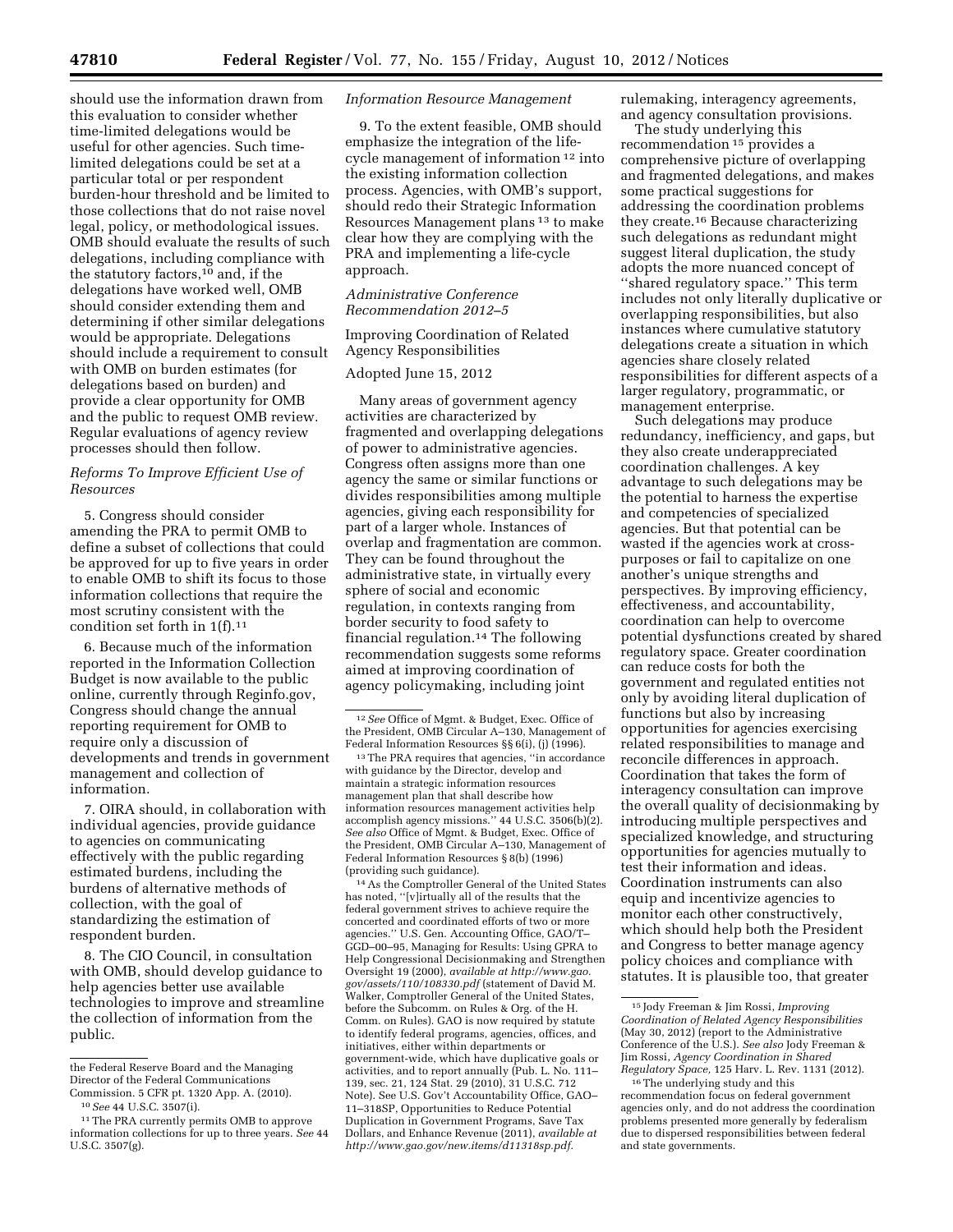coordination will make it harder for interest groups to capture the administrative process or to play agencies against each other.

Much coordination occurs against the backdrop of day-to-day, informal interactions among agency staffs, including casual conversations, meetings, and working groups. However, systematic efforts to institutionalize coordination (as opposed to relying exclusively on the ad hoc coordination that occurs as a matter of course among agencies) will tend to be more stable, visible, and durable than relying only on informal networks for promoting interagency interactions. This recommendation does not purport to address all agency interactions, but focuses on the processes and instruments agencies use to memorialize agency interactions and agreements. In such instances, this recommendation endorses documented coordination policies to help formalize ad hoc approaches and provide useful guidelines for agency staff. Coordination policies can be top-down, through the President's leadership, as well as bottom-up, beginning with agencies themselves.

Presidential leadership can be helpful in addressing the challenges posed by fragmented and overlapping delegations, especially in instances where there is conflict among agencies, inability of agency staffs to coordinate, or a reluctance of agency officials to work together. Components of the Executive Office of the President (EOP) with relevant policy expertise may be well positioned to promote coordination in their respective domains, and efforts in this regard could be bolstered. The EOP can play a crucial role in fostering coordination by establishing priorities, convening the relevant agencies, and managing a process that is conducive to producing agreement. For example, the White House Office of Energy and Climate Change Policy has been credited with facilitating the joint rulemaking effort of EPA and the Department of Transportation, which produced new fuel efficiency and greenhouse gas standards, $17$  and the EOP played a central role in convening and coordinating the nine-agency memorandum of understanding on siting of transmission lines on federal lands.18 The President recently

established an interagency task force to coordinate federal regulation of natural gas production.19 There are many other examples from prior administrations, involving policy initiatives large and small.

The President could seek to promote coordination through a comprehensive management strategy that puts coordination at its core, which might be done via a new executive order tasking one or more EOP offices with an oversight role. Promoting consistency in agency rulemaking is already explicitly within the mandate of the Office of Information and Regulatory Affairs under Executive Order 12,866 and was reiterated by President Obama in Executive Order 13,563.20 While this is compatible with the larger goal of promoting greater interagency coordination where agencies exercise overlapping and closely related responsibilities, still more could be done. For example, the Office of Management and Budget (OMB) could consider ways to achieve coordination as part of its implementation of the Government Performance and Results Modernization Act (GPRMA),<sup>21</sup> and propose cross-cutting budget allocations (sometimes referred to as ''portfolio budgeting'') to help incentivize the agencies to work together on a variety of projects, some of which might involve rulemakings. The White House might explore ways to strengthen existing interagency task forces or encourage similar interagency efforts where their potential benefits have been overlooked.22 Beyond OMB, other

20See also OIRA's March 20, 2012 memorandum to agencies on cumulative regulations, which seeks to promote harmonization and streamline agency regulations in an effort to reduce the cost of agency rules. Memorandum from Cass R. Sunstein, Admin., Office of Info. & Regulatory Affairs, to the Heads of Executive Departments and Agencies, Cumulative Effects of Regulations (Mar. 20, 2012), available at *[http://www.whitehouse.gov/sites/default/files/omb/](http://www.whitehouse.gov/sites/default/files/omb/assets/inforeg/cumulative-effects-guidance.pdf) [assets/inforeg/cumulative-effects-guidance.pdf.](http://www.whitehouse.gov/sites/default/files/omb/assets/inforeg/cumulative-effects-guidance.pdf)* 

21Public Law 111–352, 124 Stat. 3866 (2011). GPRMA amends the Government Performance and Results Act of 1993 (GPRA), Public Law 103–62, 107 Stat. 285 (1993).

22The Conference recognizes the special concerns about presidential authority with respect to independent regulatory agencies. However, various presidential actions have sought to extend administration policies to the independent agencies. For example, sec. 4 of Executive Order 12,866 ''Regulatory Planning and Review,'' includes independent regulatory agencies in its requirements for the semiannual Unified Regulatory Agenda and the annual Regulatory Plan, ''to the extent permitted by law.'' Similarly, Executive Order 13,579, ''Regulation and Independent Regulatory Agencies,'' and the further guidance contained in

councils and offices within the EOP may also play important roles facilitating coordination.

However, centralized supervision is not the only means of improving agency coordination. Congress could prescribe specific reforms via statute. Yet even absent direction from the President or Congress, agencies could voluntarily adopt certain targeted reforms. This recommendation suggests some initial and relatively modest measures that agencies could adopt to help conduct, track and evaluate existing coordination initiatives, subject, of course, to budget constraints. These include development of agency policies on coordination, sharing of best practices, adopting protocols for joint rulemaking and memoranda of understanding, ex post evaluation of at least a subset of coordination processes, tracking of outcomes and costs, and making coordination tools more transparent. These measures are not intended to impose substantial additional burdens on agencies, but to the extent they do, the recommendation urges OMB to recognize the need to devote sufficient resources to allow agencies to participate effectively in interagency processes.

Nor, of course, does this recommendation seek to preclude other measures that might promote interagency collaboration, consultation and coordination, either at the federal level, or between federal and state and local agencies. It is not meant to displace or preclude any additional effort, whether under the GPRA amendments or otherwise, to develop national strategies. In addition, in many instances, informal agency consultation and negotiation work effectively to resolve inconsistencies and conflict. This recommendation is meant to augment rather than displace such efforts.

# **Recommendation**

# *1. Developing Agency Coordination Policies*

(a) Federal agencies should identify any areas of shared, overlapping or closely related jurisdiction or operation that might require, or benefit from,

<sup>17</sup>*See* Jody Freeman, *The Obama* 

*Administration's National Auto Policy: Lessons from the ''Car Deal,''* 35 Harv. Envtl. L. Rev. 343 (2011).

<sup>18</sup>*See* Press Release, Advisory Council on Historic Preservation, Nine Federal Agencies Enter into a Memorandum of Understanding Regarding Transmission Siting on Federal Lands (Oct. 28,

<sup>2009),</sup> available at *[http://www.achp.gov/docs/](http://www.achp.gov/docs/pressrelease10282009.pdf) [pressrelease10282009.pdf.](http://www.achp.gov/docs/pressrelease10282009.pdf)* 

<sup>19</sup>Exec. Order No. 13,605, Supporting Safe and Responsible Development of Unconventional Domestic Natural Gas Resources, 77 FR 23107 (Apr. 17, 2012).

the OIRA Administrator's Memorandum for the Heads of Independent Regulatory Agencies, M–11– 28, ask independent regulatory agencies to comply with directives to Executive Branch agencies with respect to public participation, regulatory analyses, and retrospective review of existing regulations. Memorandum from Cass R. Sunstein, Admin., Office of Info. & Regulatory Affairs, to the Heads of Independent Regulatory Agencies, Executive Order 13579, ''Regulation and Independent Regulatory Agencies'' (July 22, 2011), available at *[http://www.](http://www.whitehouse.gov/sites/default/files/omb/memoranda/2011/m11-28.pdf) [whitehouse.gov/sites/default/files/omb/](http://www.whitehouse.gov/sites/default/files/omb/memoranda/2011/m11-28.pdf)  [memoranda/2011/m11-28.pdf.](http://www.whitehouse.gov/sites/default/files/omb/memoranda/2011/m11-28.pdf)*